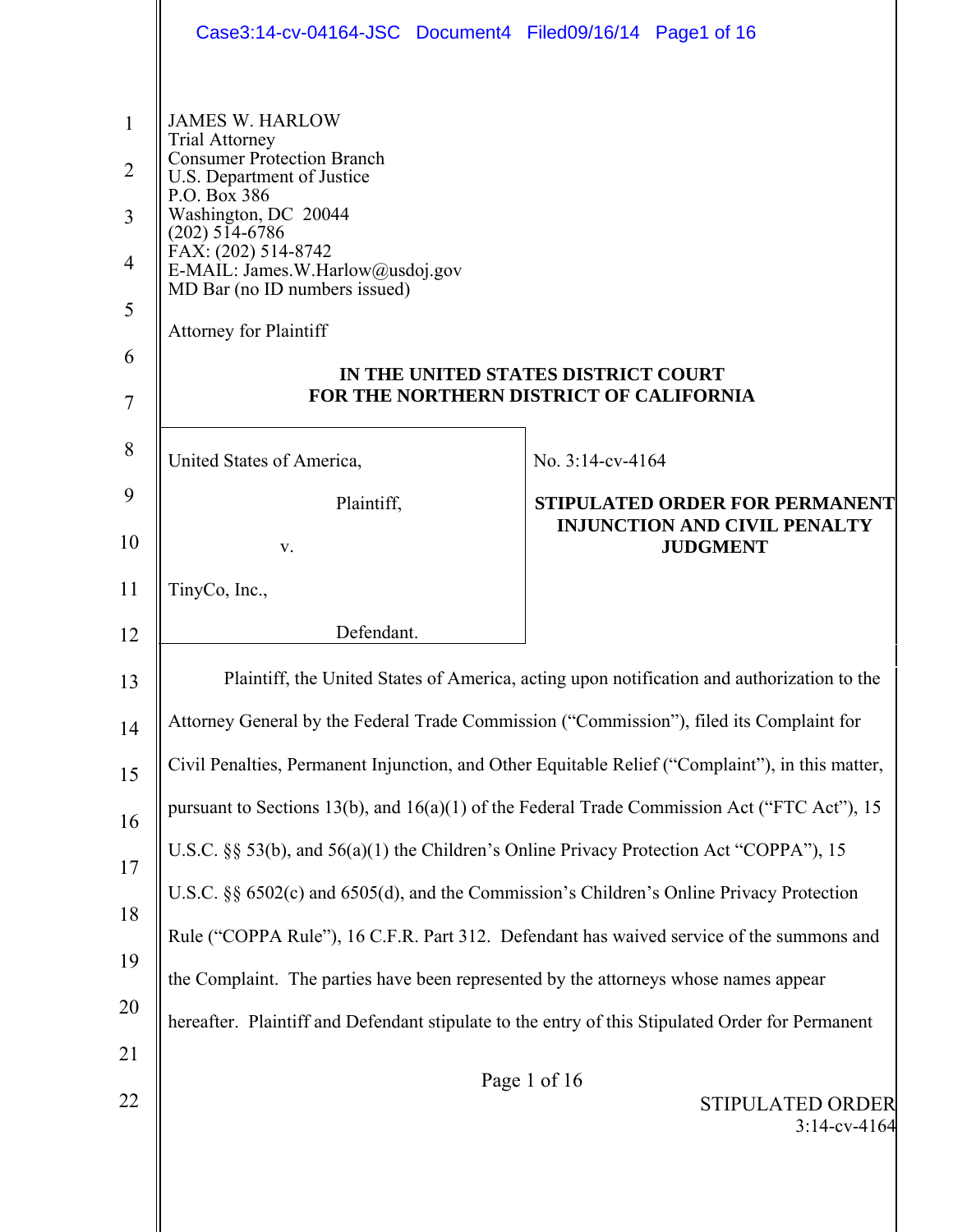| $\mathbf{1}$   | Injunction and Civil Penalty Judgment ("Order") to resolve all matters in dispute in this action     |  |  |  |  |
|----------------|------------------------------------------------------------------------------------------------------|--|--|--|--|
| $\overline{2}$ | between them.                                                                                        |  |  |  |  |
| 3              | THEREFORE, IT IS ORDERED as follows:                                                                 |  |  |  |  |
| $\overline{4}$ | <b>FINDINGS</b>                                                                                      |  |  |  |  |
| 5              | This Court has jurisdiction over this matter.<br>1.                                                  |  |  |  |  |
| 6              | The Complaint charges that Defendant violated COPPA and the FTC Act by failing to<br>2.              |  |  |  |  |
| $\overline{7}$ | provide notice to parents of its information practices, and to obtain verifiable parental consent    |  |  |  |  |
|                | prior to collecting, using, or disclosing personal information from children.                        |  |  |  |  |
| 8              | Defendant neither admits nor denies any of the allegations in the Complaint, except as<br>3.         |  |  |  |  |
| 9              | specifically stated in this Order. Only for purposes of this action, Defendant admits the facts      |  |  |  |  |
| 10             | necessary to establish jurisdiction.                                                                 |  |  |  |  |
| 11             | Defendant waives any claim that it may have under the Equal Access to Justice Act, 28<br>4.          |  |  |  |  |
| 12             | U.S.C. § 2412, concerning the prosecution of this action through the date of this Order, and agree   |  |  |  |  |
| 13             | to bear their own costs and attorney fees.                                                           |  |  |  |  |
| 14             | Defendant and Plaintiff waive all rights to appeal or otherwise challenge or contest the<br>5.       |  |  |  |  |
| 15             | validity of this Order.                                                                              |  |  |  |  |
| 16             | <b>DEFINITIONS</b>                                                                                   |  |  |  |  |
| 17             | For the purpose of this Order, the following definitions apply:                                      |  |  |  |  |
| 18             | "Child" means an individual under the age of 13.<br>A.                                               |  |  |  |  |
| 19             | <b>B.</b><br>"Collects" or "collection" means the gathering of any personal information from a child |  |  |  |  |
|                | by any means, including but not limited to:                                                          |  |  |  |  |
| 20             |                                                                                                      |  |  |  |  |
| 21             | Page 2 of 16                                                                                         |  |  |  |  |
| 22             | STIPULATED ORDER<br>$3:14$ -cv-4164                                                                  |  |  |  |  |
|                |                                                                                                      |  |  |  |  |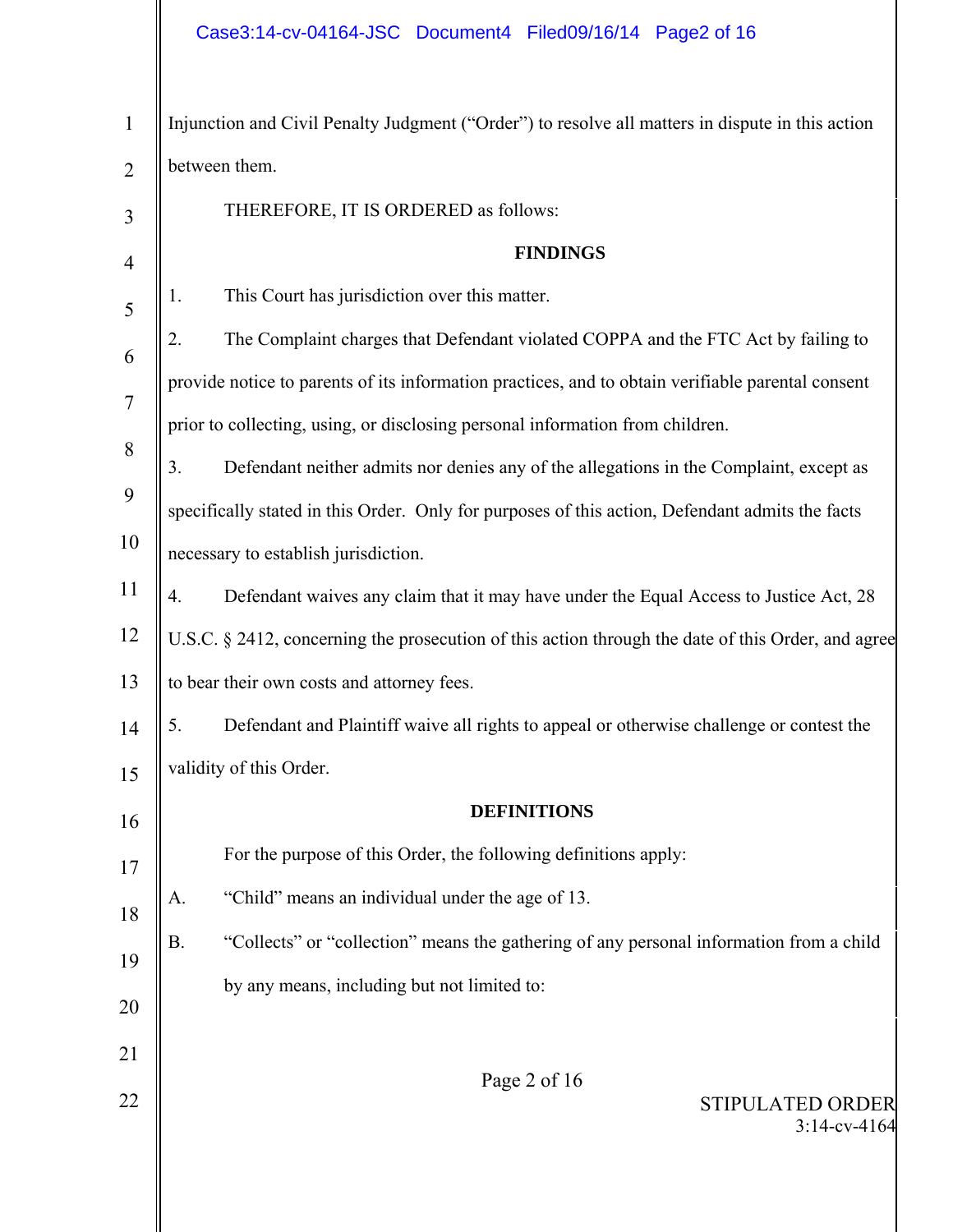|                                |                 | Case3:14-cv-04164-JSC Document4 Filed09/16/14 Page3 of 16                                                                                                                               |
|--------------------------------|-----------------|-----------------------------------------------------------------------------------------------------------------------------------------------------------------------------------------|
| $\mathbf{1}$<br>$\overline{2}$ |                 | 1.<br>Requesting, prompting, or encouraging a child to submit personal information<br>online;<br>2.<br>Enabling a child to make personal information publicly available in identifiable |
| 3                              |                 | form; or                                                                                                                                                                                |
| 4<br>5                         |                 | 3.<br>Passive tracking of a child online.                                                                                                                                               |
| 6                              | $\mathcal{C}$ . | "Defendant" means TinyCo, Inc., a corporation, and its successors and assigns.                                                                                                          |
| $\overline{7}$                 | D.              | "Delete" means to remove personal information such that it is not maintained in                                                                                                         |
| 8                              |                 | retrievable form and cannot be retrieved in the normal course of business;                                                                                                              |
| 9                              | Ε.              | "Disclose or disclosure" means, with respect to personal information:                                                                                                                   |
|                                |                 | 1.<br>The release of personal information collected by an operator from a child in                                                                                                      |
| 10                             |                 | identifiable form for any purpose, except where an operator provides such                                                                                                               |
| 11                             |                 | information to a person who provides support for the internal operations of the                                                                                                         |
| 12                             |                 | website or online service; and                                                                                                                                                          |
| 13                             |                 | 2.<br>Making personal information collected by an operator from a child publicly                                                                                                        |
| 14                             |                 | available in identifiable form by any means, including but not limited to a public                                                                                                      |
| 15                             |                 | posting through the Internet, or through a personal home page or screen posted on                                                                                                       |
| 16                             |                 | a website or online service; a pen pal service; an electronic mail service; a                                                                                                           |
| 17                             |                 | message board; or a chat room.                                                                                                                                                          |
| 18                             | F.              | "Internet" means collectively the myriad of computer and telecommunications facilities,                                                                                                 |
| 19                             |                 | including equipment and operating software, which comprise the interconnected world-                                                                                                    |
| 20                             |                 | wide network of networks that employ the Transmission Control Protocol/Internet                                                                                                         |
| 21                             |                 |                                                                                                                                                                                         |
| 22                             |                 | Page 3 of 16<br><b>STIPULATED ORDER</b><br>$3:14$ -cv-4164                                                                                                                              |
|                                |                 |                                                                                                                                                                                         |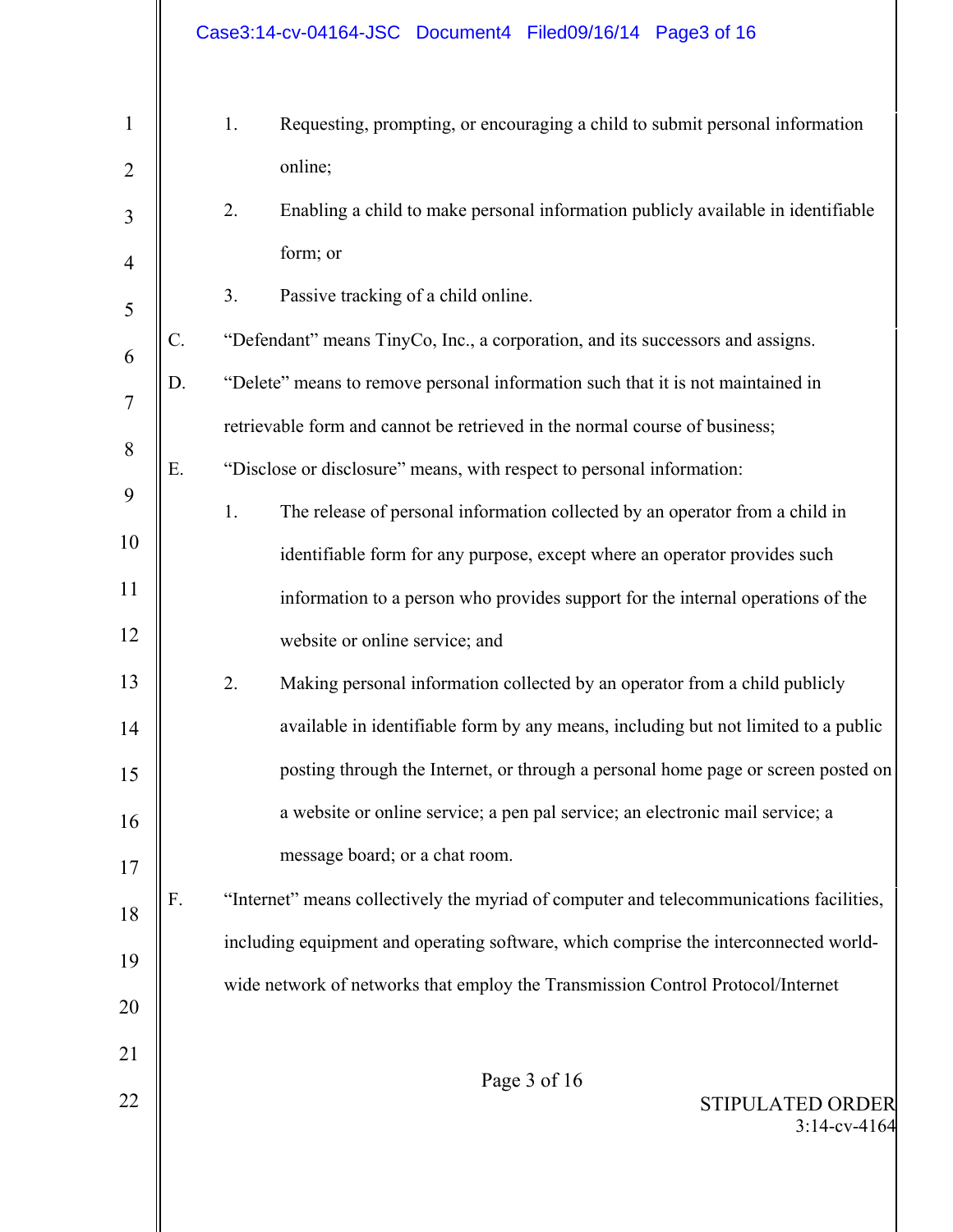# Case3:14-cv-04164-JSC Document4 Filed09/16/14 Page4 of 16

| $\mathbf{1}$   |    | Protocol, or any predecessor or successor protocols to such protocol, to communicate          |
|----------------|----|-----------------------------------------------------------------------------------------------|
| $\overline{2}$ |    | information of all kinds by wire, radio, or other methods of transmission.                    |
| 3              | G. | "Obtaining verifiable consent" means making any reasonable effort (taking into                |
| $\overline{4}$ |    | consideration available technology) to ensure that before personal information is             |
| 5              |    | collected from a child, a parent of the child:                                                |
| 6              |    | Receives notice of the operator's personal information collection, use, and<br>1.             |
| $\tau$         |    | disclosure practices; and                                                                     |
| 8              |    | 2.<br>Authorizes any collection, use, and/or disclosure of the personal information.          |
|                | Η. | "Online contact information" means an e-mail address or any other substantially similar       |
| 9              |    | identifier that permits direct contact with a person online, including but not limited to, an |
| 10             |    | instant messaging user identifier, a voice over internet protocol (VOIP) identifier, or a     |
| 11             |    | video chat user identifier.                                                                   |
| 12             | I. | "Operator" means any person who operates a website located on the Internet or an online       |
| 13             |    | service and who collects or maintains personal information from or about the users of or      |
| 14             |    | visitors to such website or online service, or on whose behalf such information is            |
| 15             |    | collected or maintained, or offers products or services for sale through that website or      |
| 16             |    | online service, where such website or online service is operated for commercial purposes      |
| 17             |    | involving commerce among the several States or with 1 or more foreign nations; in any         |
| 18             |    | territory of the United States or in the District of Columbia, or between any such territory  |
| 19             |    | and another such territory or any State or foreign nation; or between the District of         |
| 20             |    | Columbia and any State, territory, or foreign nation.                                         |
| 21             | J. | "Parent" includes a legal guardian.                                                           |
| 22             |    | Page 4 of 16                                                                                  |
|                |    | <b>STIPULATED ORDER</b><br>$3:14$ -cv-4164                                                    |
|                |    |                                                                                               |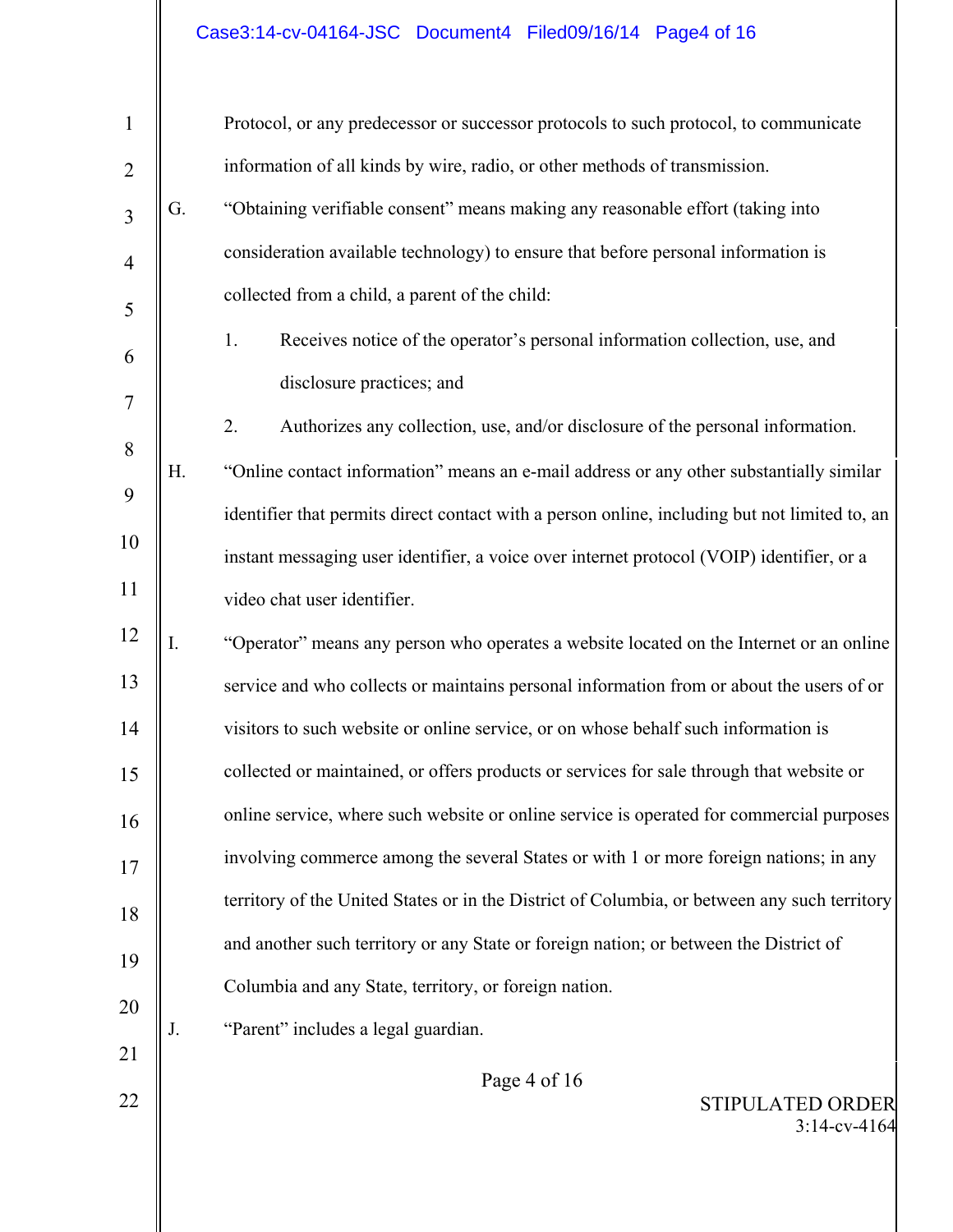# Case3:14-cv-04164-JSC Document4 Filed09/16/14 Page5 of 16

| 1              | K. |                               | "Person" means any individual, partnership, corporation, trust, estate, cooperative,   |  |  |
|----------------|----|-------------------------------|----------------------------------------------------------------------------------------|--|--|
| $\overline{2}$ |    | association, or other entity. |                                                                                        |  |  |
| 3              | L. |                               | "Personal information" means individually identifiable information about an individual |  |  |
| $\overline{4}$ |    | collected online, including:  |                                                                                        |  |  |
| 5              |    | 1.                            | A first and last name;                                                                 |  |  |
| 6              |    | 2.                            | A home or other physical address including street name and name of a city or           |  |  |
| 7              |    |                               | town;                                                                                  |  |  |
| 8              |    | 3.                            | Online contact information;                                                            |  |  |
|                |    | 4.                            | A screen or user name where it functions in the same manner as online contact          |  |  |
| 9              |    |                               | information;                                                                           |  |  |
| 10             |    | 5.                            | A telephone number;                                                                    |  |  |
| 11             |    | 6.                            | A Social Security number;                                                              |  |  |
| 12             |    | 7.                            | A persistent identifier that can be used to recognize a user over time and across      |  |  |
| 13             |    |                               | different websites or online services. Such persistent identifier includes, but is not |  |  |
| 14             |    |                               | limited to, a customer number held in a cookie, an Internet Protocol (IP) address,     |  |  |
| 15             |    |                               | a processor or device serial number, or unique device identifier;                      |  |  |
| 16             |    | 8.                            | A photograph, video, or audio file where such file contains a child's image or         |  |  |
| 17             |    |                               | voice;                                                                                 |  |  |
| 18             |    | 9.                            | Geolocation information sufficient to identify street name and name of a city or       |  |  |
| 19             |    |                               | town; or                                                                               |  |  |
| 20             |    |                               |                                                                                        |  |  |
| 21             |    |                               |                                                                                        |  |  |
| 22             |    |                               | Page 5 of 16                                                                           |  |  |
|                |    |                               | STIPULATED ORDER<br>$3:14$ -cv-4164                                                    |  |  |
|                |    |                               |                                                                                        |  |  |
|                |    |                               |                                                                                        |  |  |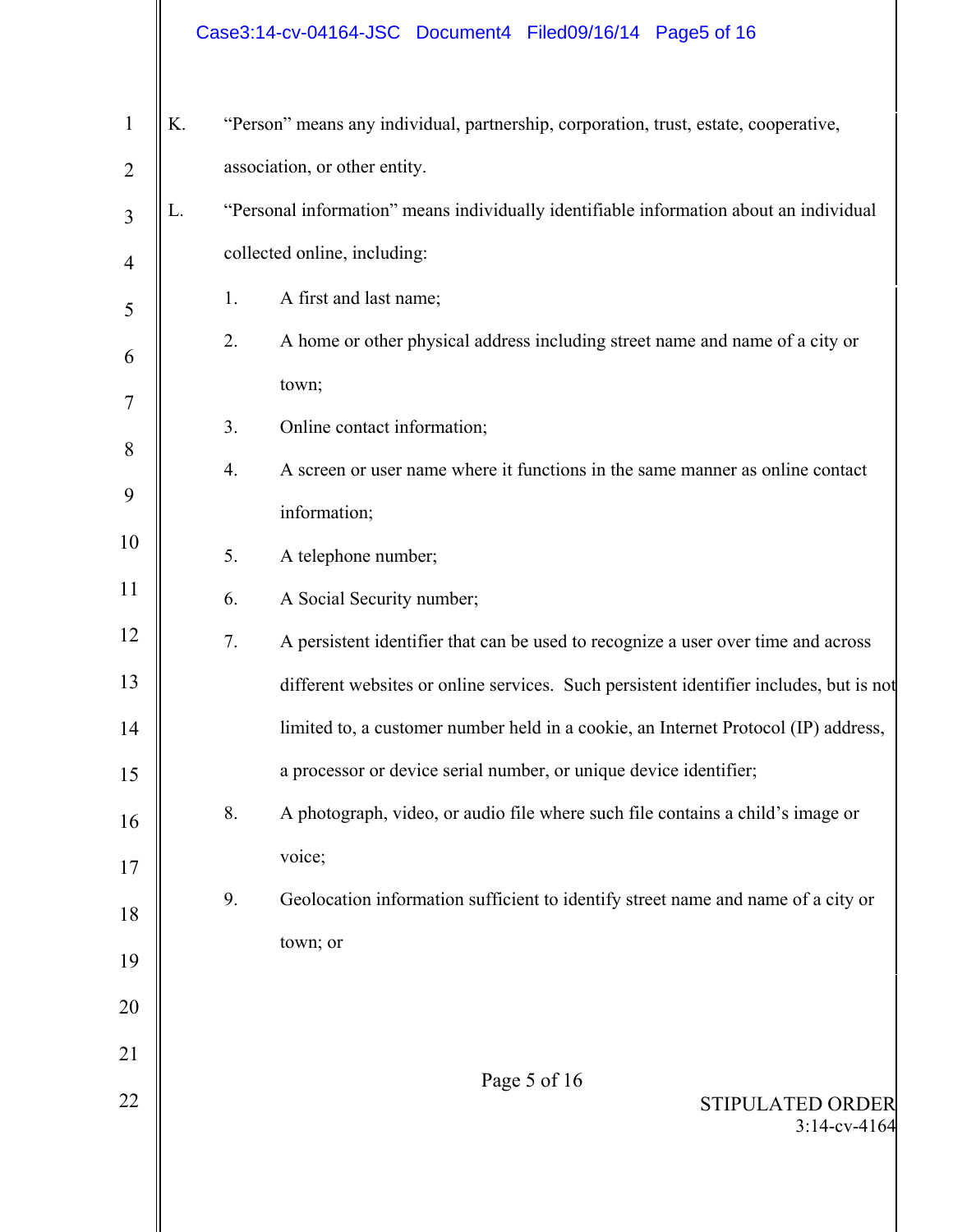|                     | Case3:14-cv-04164-JSC Document4 Filed09/16/14 Page6 of 16                                          |  |  |  |  |
|---------------------|----------------------------------------------------------------------------------------------------|--|--|--|--|
| $\mathbf{1}$        | 10.<br>Information concerning the child or the parents of that child that the operator             |  |  |  |  |
| $\overline{2}$<br>3 | collects online from the child and combines with an identifier described in this<br>definition.    |  |  |  |  |
| $\overline{4}$      | "Release of personal information" means the sharing, selling, renting, or transfer of<br>M.        |  |  |  |  |
| 5                   | personal information to any third party.                                                           |  |  |  |  |
| 6                   | "Third party" means any person who is not:<br>N.                                                   |  |  |  |  |
| $\overline{7}$      | An operator with respect to the collection or maintenance of personal information on<br>1.         |  |  |  |  |
| 8                   | the website or online service; or                                                                  |  |  |  |  |
| 9                   | 2. A person who provides support for the internal operations of the website or online              |  |  |  |  |
|                     | service and who does not use or disclose information protected under this part for any             |  |  |  |  |
| 10                  | other purpose.                                                                                     |  |  |  |  |
| 11                  | "Website or online service directed to children" means a commercial website or online<br>0.        |  |  |  |  |
| 12                  | service, or portion thereof, that is targeted to children.                                         |  |  |  |  |
| 13                  | <b>ORDER</b>                                                                                       |  |  |  |  |
| 14                  | I.<br>INJUNCTION CONCERNING COLLECTION OF PERSONAL                                                 |  |  |  |  |
| 15                  | <b>INFORMATION FROM CHILDREN</b>                                                                   |  |  |  |  |
| 16                  | IT IS ORDERED that Defendant and Defendant's officers, agents, servants, employees, and            |  |  |  |  |
| 17                  | attorneys, and all other persons in active concert or participation with any of them, who receive  |  |  |  |  |
| 18                  | actual notice of this Order, whether acting directly or indirectly, in connection with being an    |  |  |  |  |
| 19                  | operator of any website or online service directed to children or of any website or online service |  |  |  |  |
| 20                  | with actual knowledge that it is collecting or maintaining personal information from a child, are  |  |  |  |  |
| 21                  |                                                                                                    |  |  |  |  |
| 22                  | Page 6 of 16<br>STIPULATED ORDER<br>$3:14$ -cv-4164                                                |  |  |  |  |
|                     |                                                                                                    |  |  |  |  |

 $\parallel$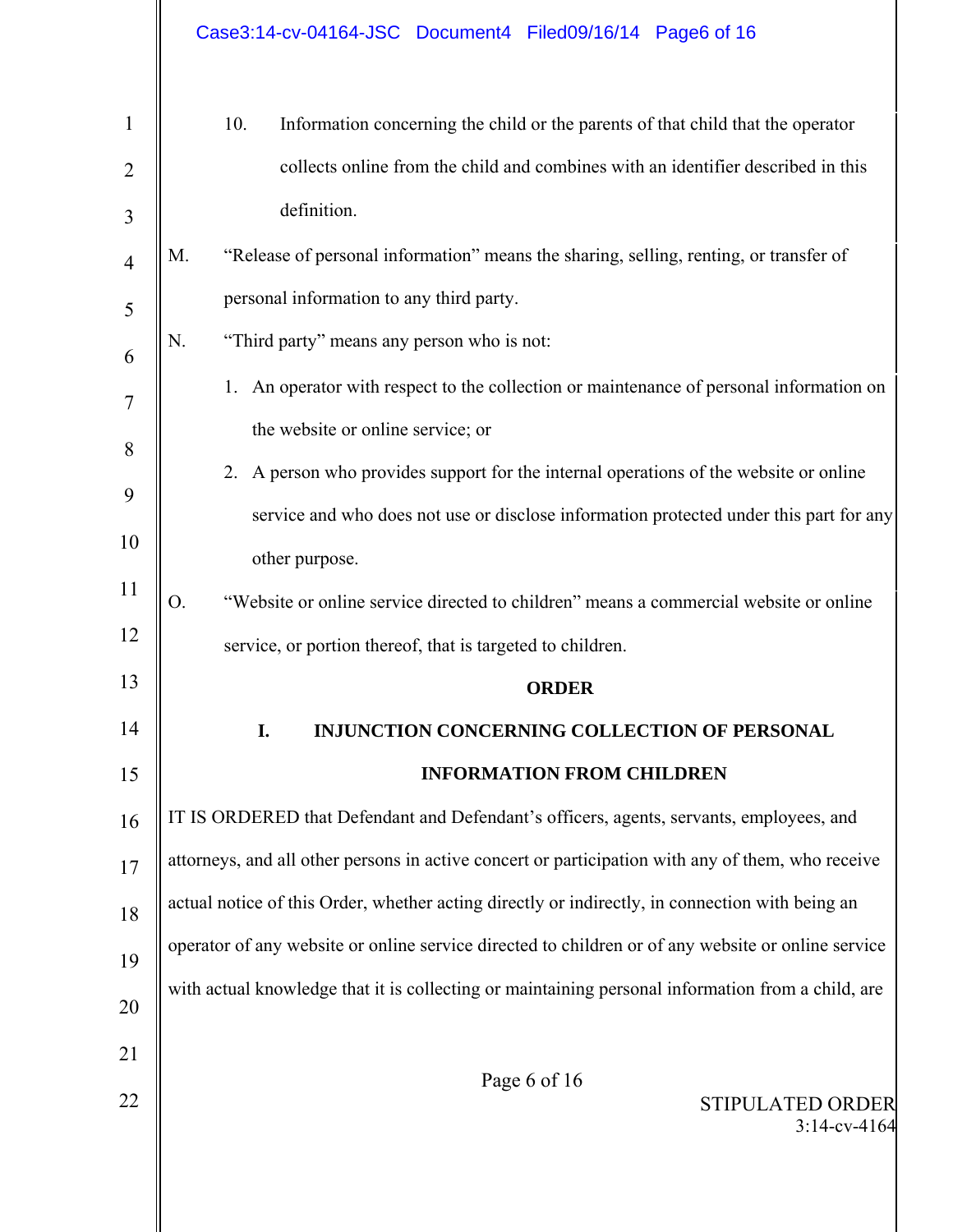# Case3:14-cv-04164-JSC Document4 Filed09/16/14 Page7 of 16

| $\mathbf{1}$   | hereby permanently restrained and enjoined from violating the Children's Online Privacy            |
|----------------|----------------------------------------------------------------------------------------------------|
| $\overline{2}$ | Protection Rule, 16 C.F.R. Part 312, including, but not limited to:                                |
| $\overline{3}$ | failing to make reasonable efforts, taking into account available technology, to ensure<br>A.      |
| $\overline{4}$ | that a parent of a child receives direct notice of Defendant's practices with regard to the        |
| 5              | collection, use, or disclosure of personal information from children, including notice of any      |
| 6              | material change in the collection, use, or disclosure practices to which the parent has previously |
| $\overline{7}$ | consented;                                                                                         |
| 8              | failing to post a prominent and clearly labeled link to an online notice of its information<br>В.  |
|                | practices with regard to children on the home or landing page or screen of its website or online   |
| 9              | service, and at each area of the website or online service where personal information is collected |
| 10             | from children; and                                                                                 |
| 11             | failing to obtain verifiable parental consent before any collection, use, or disclosure of<br>C.   |
| 12             | personal information from children, including consent to any material change in the collection,    |
| 13             | use, or disclosure practices to which the parent has previously consented.                         |
| 14             | A copy of the Children's Online Privacy Protection Rule is attached hereto as Appendix A.          |
| 15             | II.<br><b>INJUNCTION CONCERNING DELETION OF CHILDREN'S</b>                                         |
| 16             | PERSONAL INFORMATION                                                                               |
| 17             | IT IS FURTHER ORDERED that Defendant, its officers, agents, servants, employees, and               |
| 18             | attorneys, and all other persons in active concert or participation with any of them, who receive  |
| 19             | actual notice of this Order, are permanently restrained and enjoined from:                         |
| 20             | disclosing, using, or benefitting from Personal Information collected from children which<br>A.    |
| 21             | Defendant obtained prior to entry of this Order; and                                               |
|                | Page 7 of 16                                                                                       |
| 22             | <b>STIPULATED ORDER</b><br>$3:14$ -cv-4164                                                         |
|                |                                                                                                    |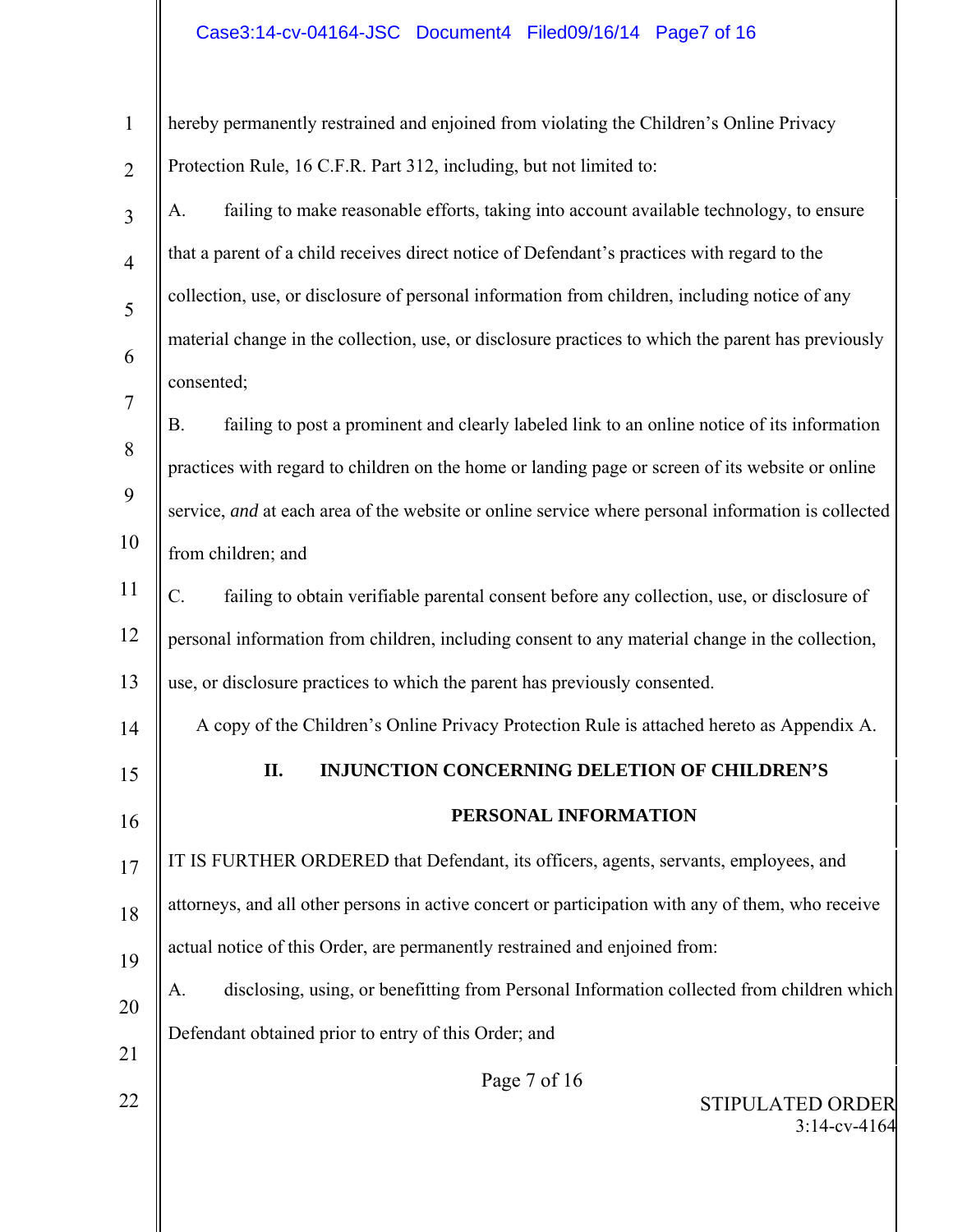# Case3:14-cv-04164-JSC Document4 Filed09/16/14 Page8 of 16

| 1              | failing to destroy such Personal Information in all forms in its possession, custody, or<br><b>B.</b> |
|----------------|-------------------------------------------------------------------------------------------------------|
| $\overline{2}$ | control within ten (10) days after entry of this Order. Provided, however, that such Personal         |
| $\overline{3}$ | Information need not be destroyed, and may be disclosed, to the extent requested by a                 |
| $\overline{4}$ | government agency or required by a law, regulation, or court order.                                   |
| 5              | MONETARY JUDGMENT FOR CIVIL PENALTY<br>Ш.                                                             |
| 6              | IT IS FURTHER ORDERED that:                                                                           |
| 7              | Judgment in the amount of three hundred thousand dollars (\$300,000) is entered in favor<br>A.        |
|                | of Plaintiff against Defendant as a civil penalty.                                                    |
| 8              | Defendant is ordered to pay to Plaintiff, by making payment to the Treasurer of the<br><b>B.</b>      |
| 9              | United States, three hundred thousand dollars (\$300,000), which, as Defendant stipulates, its        |
| 10             | undersigned counsel holds in escrow for no purpose other than payment to Plaintiff. Such              |
| 11             | payment must be made within seven (7) days of entry of this Order by electronic fund transfer in      |
| 12             | accordance with instructions previously provided by a representative of Plaintiff.                    |
| 13             | Defendant relinquishes dominion and all legal and equitable right, title, and interest in all<br>C.   |
| 14             | assets transferred pursuant to this Order and may not seek the return of any assets.                  |
| 15             | The facts alleged in the Complaint will be taken as true, without further proof, in any<br>D.         |
| 16             | subsequent civil litigation by or on behalf of the Commission, including in a proceeding to           |
| 17             | enforce its rights to any payment or monetary judgment pursuant to this Order.                        |
| 18             | Defendant acknowledges that its Taxpayer Identification Numbers, which Defendant<br>Ε.                |
| 19             | must submit to the Commission, may be used for collecting and reporting on any delinquent             |
|                | amount arising out of this Order, in accordance with 31 U.S.C. § 7701.                                |
| 20             | IV. ORDER ACKNOWLEDGMENTS                                                                             |
| 21             | Page 8 of 16                                                                                          |
| 22             | STIPULATED ORDER<br>$3:14$ -cv-4164                                                                   |
|                |                                                                                                       |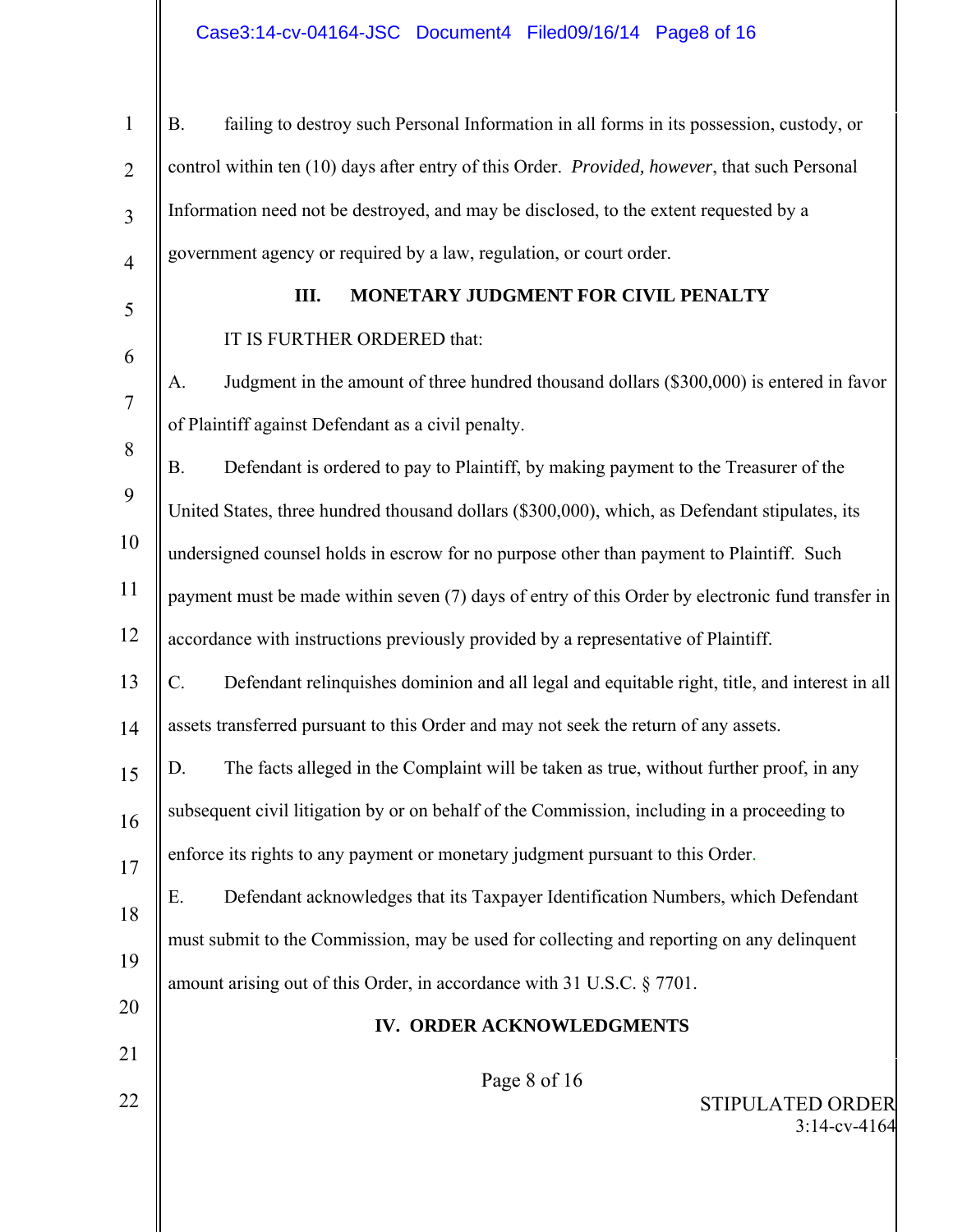| 1              | IT IS FURTHER ORDERED that Defendant obtain acknowledgments of receipt of this                           |  |  |  |
|----------------|----------------------------------------------------------------------------------------------------------|--|--|--|
| $\overline{2}$ | Order:                                                                                                   |  |  |  |
| $\overline{3}$ | Defendant, within seven (7) days of entry of this Order, must submit to the Commission<br>А.             |  |  |  |
| $\overline{4}$ | an acknowledgment of receipt of this Order sworn under penalty of perjury.                               |  |  |  |
| 5              | For seven (7) years after entry of this Order, Defendant, must deliver a copy of this Order<br><b>B.</b> |  |  |  |
| 6              | to: (1) all principals, officers, directors, and managers; (2) all employees, agents, and                |  |  |  |
| $\overline{7}$ | representatives having supervisory responsibilities relating to the collection, retention, storage, or   |  |  |  |
| 8              | security of personal information, and to all employees, agents, and representatives having               |  |  |  |
|                | supervisory responsibilities relating to the operation of any of Defendant's websites or online          |  |  |  |
| 9              | services; and (3) any business entity resulting from any change in structure as set forth in the         |  |  |  |
| 10             | Section titled Compliance Reporting. Delivery must occur within seven (7) days of entry of this          |  |  |  |
| 11             | Order for current personnel. To all others, delivery must occur before they assume their                 |  |  |  |
| 12             | responsibilities.                                                                                        |  |  |  |
| 13             | From each individual or entity to which a Defendant delivered a copy of this Order, that<br>C.           |  |  |  |
| 14             | Defendant must obtain, within thirty (30) days, a signed and dated acknowledgment of receipt of          |  |  |  |
| 15             | this Order.                                                                                              |  |  |  |
| 16             | V. COMPLIANCE REPORTING                                                                                  |  |  |  |
| 17             | IT IS FURTHER ORDERED that Defendant make timely submissions to the                                      |  |  |  |
| 18             | Commission:                                                                                              |  |  |  |
| 19             | One year after entry of this Order, Defendant must submit a compliance report, sworn<br>A.               |  |  |  |
|                | under penalty of perjury. In such report, Defendant must:                                                |  |  |  |
| 20             |                                                                                                          |  |  |  |
| 21             | Page 9 of 16                                                                                             |  |  |  |
| 22             | <b>STIPULATED ORDER</b><br>$3:14$ -cv-4164                                                               |  |  |  |
|                |                                                                                                          |  |  |  |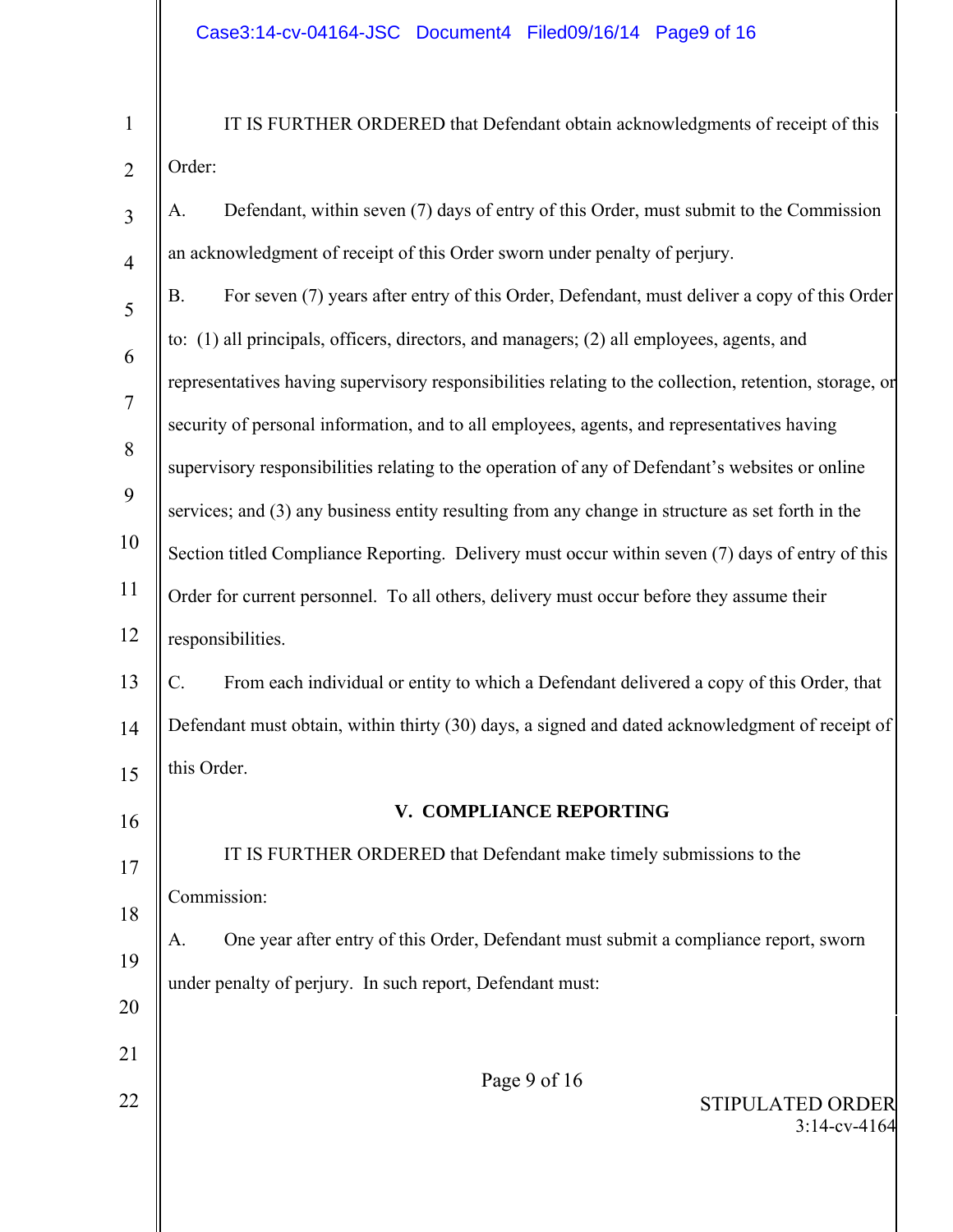|                | Case3:14-cv-04164-JSC Document4 Filed09/16/14 Page10 of 16                                            |  |  |
|----------------|-------------------------------------------------------------------------------------------------------|--|--|
| $\mathbf{1}$   | identify the primary physical, postal, and email address and telephone number, as<br>1.               |  |  |
| $\overline{2}$ | designated points of contact, which representatives of the Commission and Plaintiff may use to        |  |  |
| $\overline{3}$ | communicate with Defendant;                                                                           |  |  |
| $\overline{4}$ | identify all of Defendant's businesses by all of their names, telephone numbers,<br>2.                |  |  |
| 5              | and physical, postal, email, and Internet addresses;                                                  |  |  |
| 6              | describe the activities of each business, including the goods and services offered,<br>3.             |  |  |
| $\overline{7}$ | the means of advertising, marketing, and sales;                                                       |  |  |
|                | describe in detail whether and how Defendant is in compliance with each Section<br>4.                 |  |  |
| 8              | of this Order;                                                                                        |  |  |
| 9              | provide a copy of each different version of any privacy notice posted on each<br>5.                   |  |  |
| 10             | website or online service operated by Defendant or sent to parents of children that register on       |  |  |
| 11             | each website or online service;                                                                       |  |  |
| 12             | provide a statement setting forth in detail the methods used to obtain verifiable<br>6.               |  |  |
| 13             | parental consent prior to any collection, use, and/or disclosure of personal information from         |  |  |
| 14             | children;                                                                                             |  |  |
| 15             | provide a statement setting forth in detail the means provided for parents to<br>7.                   |  |  |
| 16             | review the personal information collected from their children and to refuse to permit its further     |  |  |
| 17             | use or maintenance; and                                                                               |  |  |
| 18             | provide a copy of each Order Acknowledgment obtained pursuant to this Order,<br>8.                    |  |  |
|                | unless previously submitted to the Commission.                                                        |  |  |
| 19             | <b>B.</b><br>For ten (10) years after entry of this Order, Defendant must submit a compliance notice, |  |  |
| 20             | sworn under penalty of perjury, within fourteen (14) days of any change in: (a) any designated        |  |  |
| 21             | Page 10 of 16                                                                                         |  |  |
| 22             | <b>STIPULATED ORDER</b><br>$3:14$ -cv-4164                                                            |  |  |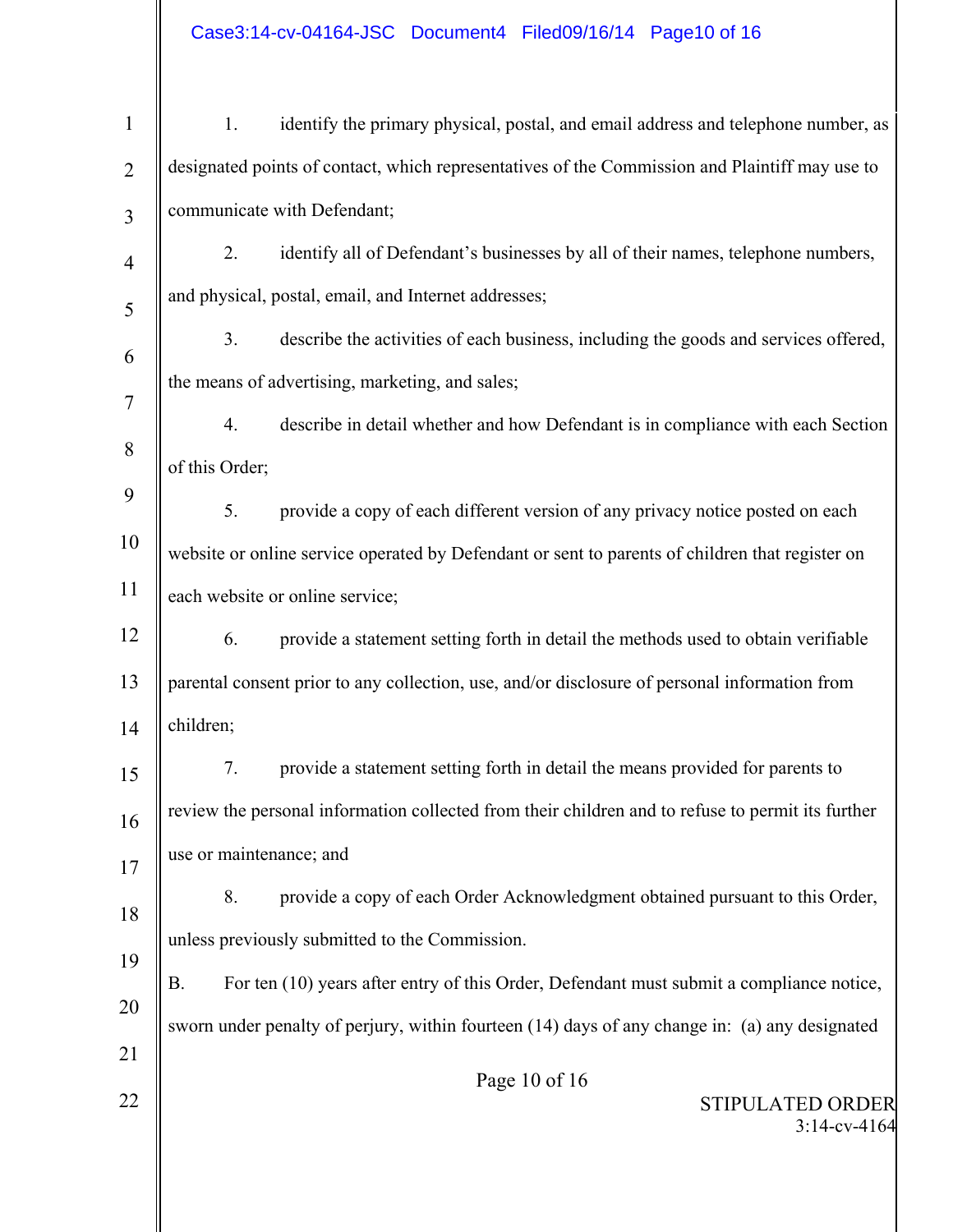# Case3:14-cv-04164-JSC Document4 Filed09/16/14 Page11 of 16

| 1              | point of contact; or (b) the structure of Defendant or any entity that Defendant has any ownership          |
|----------------|-------------------------------------------------------------------------------------------------------------|
| $\overline{2}$ | interest in or controls directly or indirectly that may affect compliance obligations arising under         |
| $\overline{3}$ | this Order, including: creation, merger, sale, or dissolution of the entity or any subsidiary,              |
| $\overline{4}$ | parent, or affiliate that engages in any acts or practices subject to this Order.                           |
| 5              | $\mathcal{C}$ .<br>Defendant must submit to the Commission notice of the filing of any bankruptcy petition, |
| 6              | insolvency proceeding, or similar proceeding by or against Defendant within fourteen (14) days              |
| $\overline{7}$ | of its filing.                                                                                              |
| 8              | Any submission to the Commission required by this Order to be sworn under penalty of<br>D.                  |
|                | perjury must be true and accurate and comply with 28 U.S.C. § 1746, such as by concluding: "I               |
| 9              | declare under penalty of perjury under the laws of the United States of America that the                    |
| 10             | foregoing is true and correct. Executed on: ______" and supplying the date, signatory's full                |
| 11             | name, title (if applicable), and signature.                                                                 |
| 12             | Unless otherwise directed by a Commission representative in writing, all submissions to<br>Ε.               |
| 13             | the Commission pursuant to this Order must be emailed to DEbrief@ftc.gov or sent by overnight               |
| 14             | courier (not the U.S. Postal Service) to: Associate Director for Enforcement, Bureau of                     |
| 15             | Consumer Protection, Federal Trade Commission, 600 Pennsylvania Avenue NW, Washington,                      |
| 16             | DC 20580. The subject line must begin: United States v. TinyCo., Inc.                                       |
| 17             | VI. RECORDKEEPING                                                                                           |
| 18             | IT IS FURTHER ORDERED that Defendant must create certain records for ten (10)                               |
| 19             | years after entry of the Order, and retain each such record for five (5) years. Specifically,               |
|                | Defendant must create and retain the following records:                                                     |
| 20             | all records necessary to demonstrate full compliance with each provision of this Order,<br>A.               |
| 21             | Page 11 of 16                                                                                               |
| 22             | STIPULATED ORDER<br>$3:14$ -cv-4164                                                                         |
|                |                                                                                                             |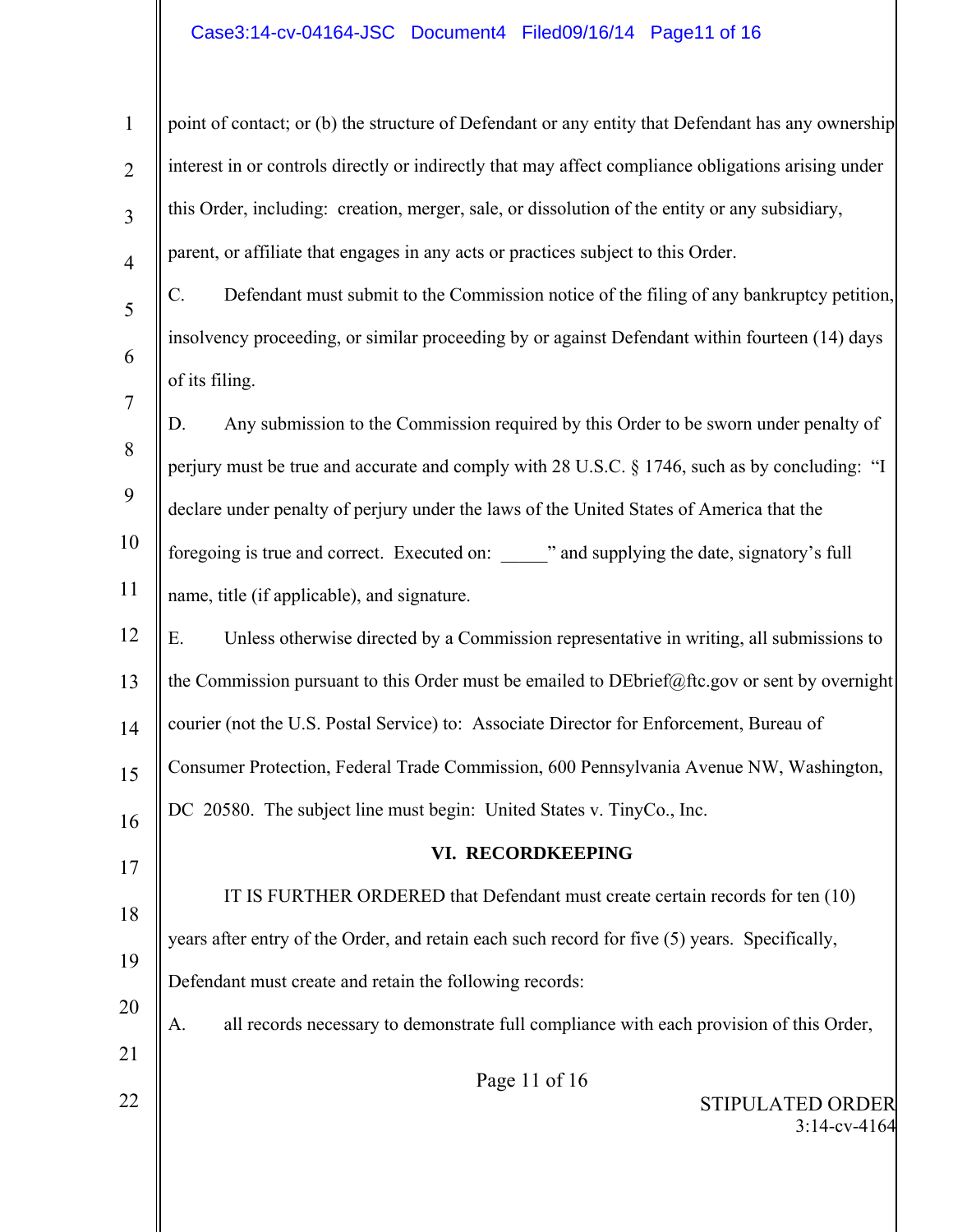# Case3:14-cv-04164-JSC Document4 Filed09/16/14 Page12 of 16

1 including all submissions to the Commission;

- 2 3 4 5 B. copies of all consumer complaints relating to Defendant's collection of personal information whether received directly or indirectly, such as through a third party, and any response; and C. a copy of each materially different form, page, or screen created, maintained, or
- 6 7 8 9 10 otherwise provided by Defendant through which Defendant collects personal information, and a copy of each materially different document containing any representation regarding Defendant's collection, use, and disclosure practices pertaining to personal information. Each webpage copy shall be accompanied by the URL of the webpage where the material was posted online. Electronic copies shall include all text and graphics files, audio scripts, and other computer files used in presenting information on the Internet. *Provided, however,* that for purposes of this
- 11 subsection, VI.C., Defendant shall not be required to retain any document for longer than two (2)
- 12 years after the document was created, or to retain a print or electronic copy of any amended web
- 13 page or screen to the extent that the amendment does not affect Defendant's compliance

14 obligations under this Order.

15

22

# **VII. COMPLIANCE MONITORING**

16 17 IT IS FURTHER ORDERED that, for the purpose of monitoring Defendant's compliance with this Order:

18 19 20 21 A. Within 14 days of receipt of a written request from a representative of the Commission or Plaintiff, Defendant must: submit additional compliance reports or other requested information, which must be sworn under penalty of perjury; appear for depositions; and produce documents for inspection and copying. The Commission and Plaintiff are also authorized to obtain

Page 12 of 16

STIPULATED ORDER 3:14-cv-4164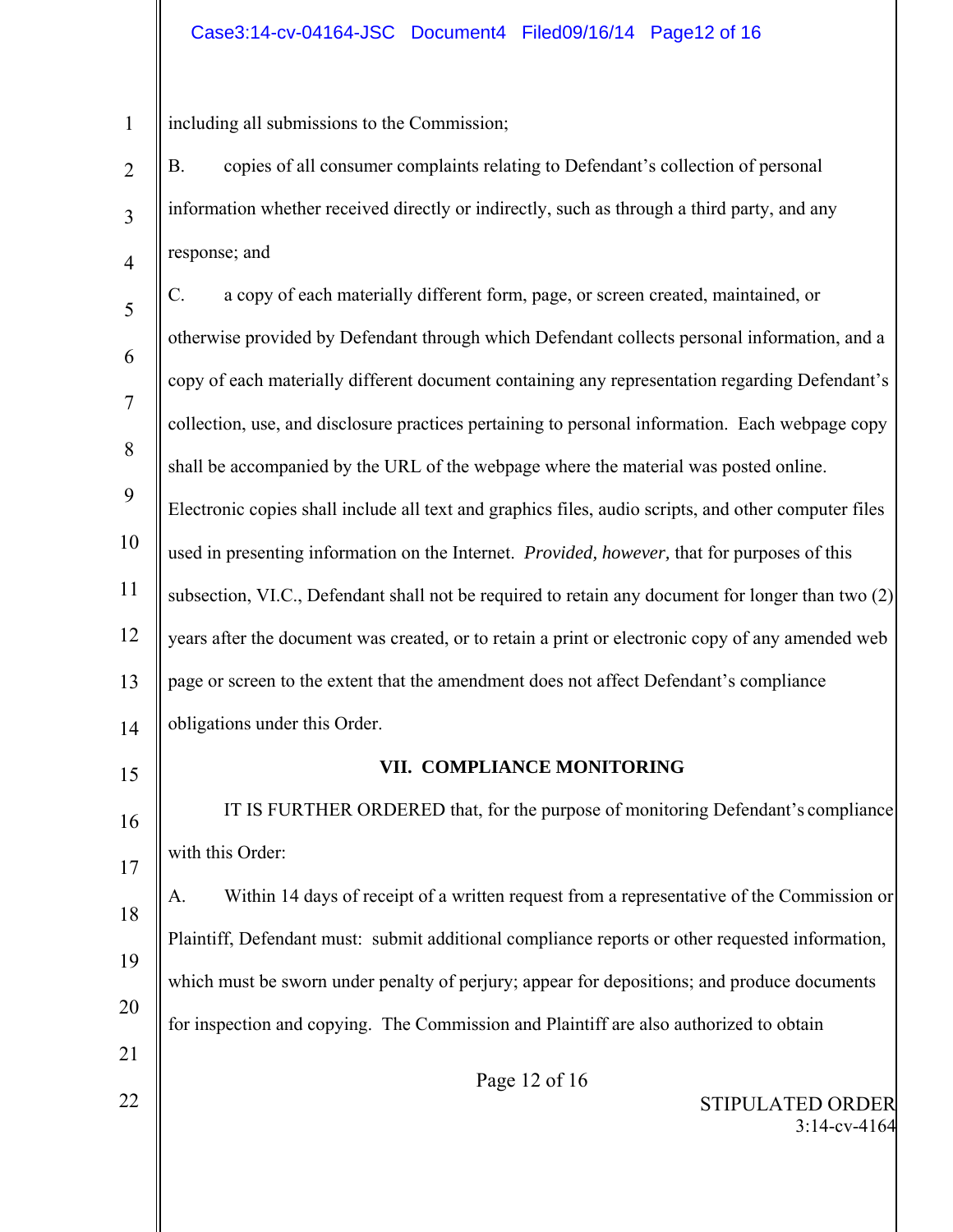# Case3:14-cv-04164-JSC Document4 Filed09/16/14 Page13 of 16

 $\mathbb{I}$ 

║

| $\mathbf{1}$   | discovery, without further leave of court, using any of the procedures prescribed by Federal       |  |  |  |  |  |  |
|----------------|----------------------------------------------------------------------------------------------------|--|--|--|--|--|--|
| $\overline{2}$ | Rules of Civil Procedure 29, 30 (including telephonic depositions), 31, 33, 34, 36, 45, and 69.    |  |  |  |  |  |  |
| $\overline{3}$ | For matters concerning this Order, the Commission and Plaintiff are authorized to<br><b>B.</b>     |  |  |  |  |  |  |
| $\overline{4}$ | communicate directly with Defendant. Defendant must permit representatives of the                  |  |  |  |  |  |  |
| 5              | Commission and Plaintiff to interview any employee or other person affiliated with Defendant       |  |  |  |  |  |  |
| 6              | who has agreed to such an interview. The person interviewed may have counsel present.              |  |  |  |  |  |  |
| $\overline{7}$ | $C$ .<br>The Commission and Plaintiff may use all other lawful means, including posing, through    |  |  |  |  |  |  |
| 8              | its representatives as consumers, suppliers, or other individuals or entities, to Defendant or any |  |  |  |  |  |  |
| 9              | individual or entity affiliated with Defendant, without the necessity of identification or prior   |  |  |  |  |  |  |
|                | notice. Nothing in this Order limits the Commission's lawful use of compulsory process,            |  |  |  |  |  |  |
| 10             | pursuant to Sections 9 and 20 of the FTC Act, 15 U.S.C. § § 49, 57b-1.                             |  |  |  |  |  |  |
| 11             | VIII. RETENTION OF JURISDICTION                                                                    |  |  |  |  |  |  |
| 12             | IT IS FURTHER ORDERED that this Court retains jurisdiction of this matter for                      |  |  |  |  |  |  |
| 13             | purposes of construction, modification, and enforcement of this Order.                             |  |  |  |  |  |  |
| 14             | <b>SO ORDERED</b> this <u>day</u> of ________<br>.2014.                                            |  |  |  |  |  |  |
| 15             |                                                                                                    |  |  |  |  |  |  |
| 16             | UNITED STATES DISTRICT JUDGE                                                                       |  |  |  |  |  |  |
| 17             |                                                                                                    |  |  |  |  |  |  |
| 18             |                                                                                                    |  |  |  |  |  |  |
| 19             |                                                                                                    |  |  |  |  |  |  |
| 20             |                                                                                                    |  |  |  |  |  |  |
| 21             |                                                                                                    |  |  |  |  |  |  |
| 22             | Page 13 of 16<br><b>STIPULATED ORDER</b>                                                           |  |  |  |  |  |  |
|                | $3:14$ -cv-4164                                                                                    |  |  |  |  |  |  |
|                |                                                                                                    |  |  |  |  |  |  |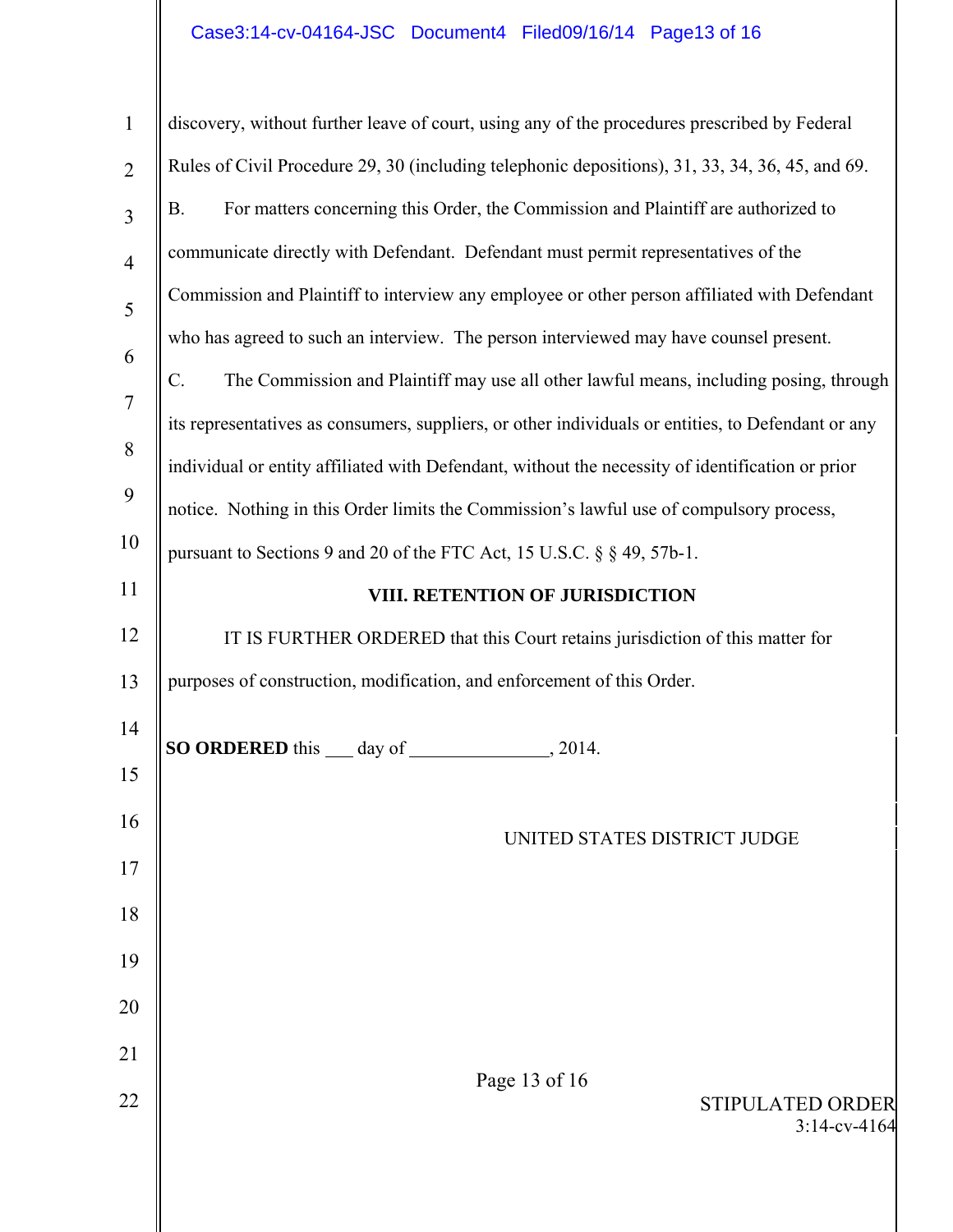|                | Case3:14-cv-04164-JSC Document4 Filed09/16/14 Page14 of 16                               |               |  |                                     |
|----------------|------------------------------------------------------------------------------------------|---------------|--|-------------------------------------|
| $\mathbf{1}$   |                                                                                          |               |  |                                     |
|                | SO STIPULATED AND AGREED:                                                                |               |  |                                     |
| $\overline{2}$ | FOR PLAINTIFF UNITED STATES OF AMERICA                                                   |               |  |                                     |
| 3              | <b>JOYCE R. BRANDA</b>                                                                   |               |  |                                     |
| $\overline{4}$ | Acting Assistant Attorney General                                                        |               |  |                                     |
| 5              | JONATHAN F. OLIN<br>Deputy Assistant Attorney General                                    |               |  |                                     |
| 6              | Civil Division                                                                           |               |  |                                     |
| 7              | MICHAEL S. BLUME<br>Director                                                             |               |  |                                     |
| 8              | ANDREW E. CLARK                                                                          |               |  |                                     |
| 9              | <b>Assistant Director</b>                                                                |               |  |                                     |
| 10             | <b>FAMES W. HARLOW</b>                                                                   |               |  |                                     |
| 11             | Trial Attorney<br><b>Consumer Protection Branch</b>                                      |               |  |                                     |
| 12             | U.S. Department of Justice<br>P.O. Box 386                                               |               |  |                                     |
| 13             | Washington, DC 20044<br>$(202)$ 514-6786                                                 |               |  |                                     |
| 14             | FAX: (202) 514-8742<br>E-MAIL: James.W.Harlow@usdoj.gov<br>MD Bar (no ID numbers issued) |               |  |                                     |
| 15             |                                                                                          |               |  |                                     |
| 16             |                                                                                          |               |  |                                     |
| 17             |                                                                                          |               |  |                                     |
| 18             |                                                                                          |               |  |                                     |
| 19             |                                                                                          |               |  |                                     |
| 20             |                                                                                          |               |  |                                     |
|                |                                                                                          |               |  |                                     |
| 21             |                                                                                          | Page 14 of 16 |  |                                     |
| 22             |                                                                                          |               |  | STIPULATED ORDER<br>$3:14$ -cv-4164 |
|                |                                                                                          |               |  |                                     |

 $\mathbb{R}^2$ 

 $\mathcal{L}$ 

 $\big\|$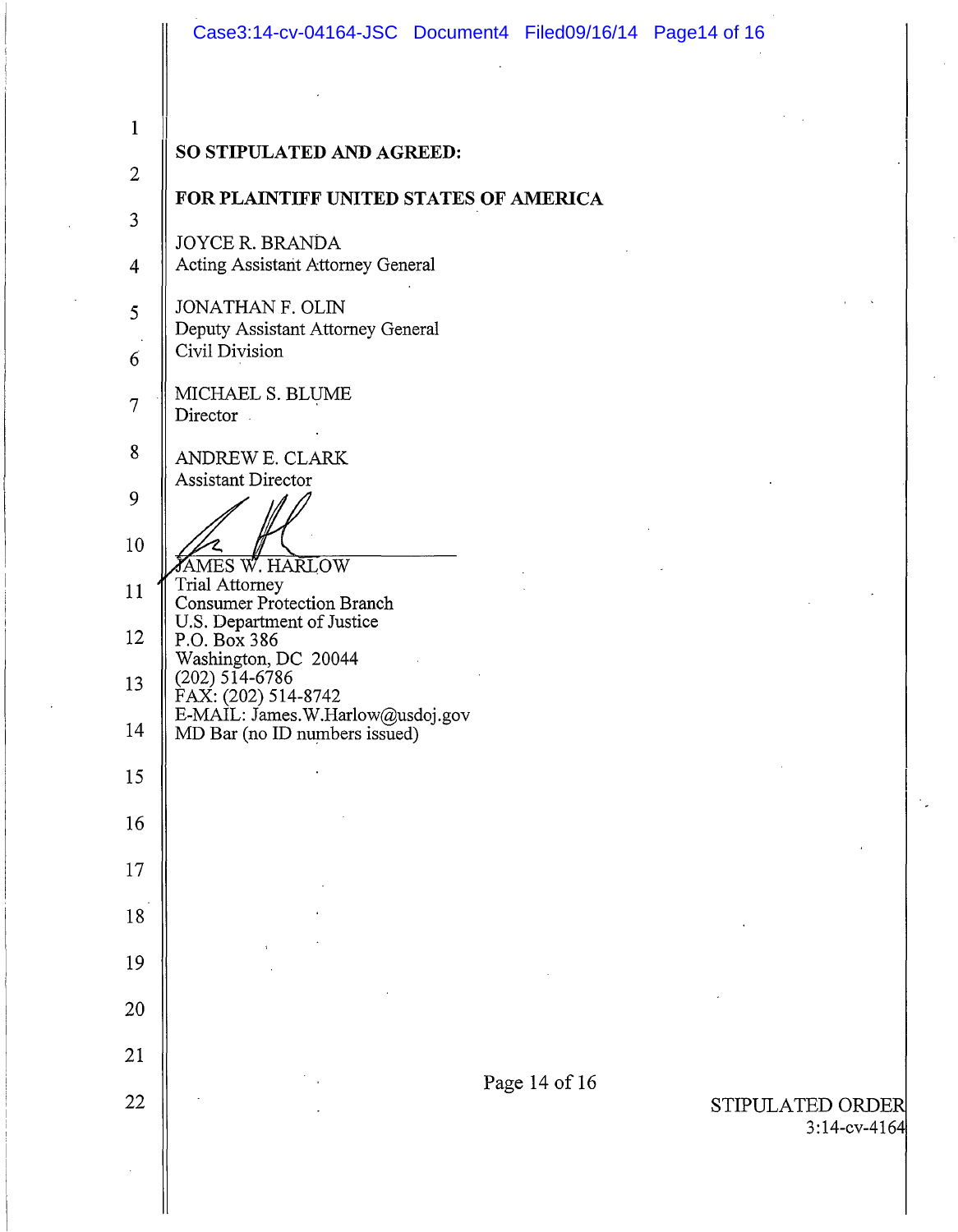2

3

4

5

8

Munt huthand MANEESHA MITRAL Associate Director Division of Privacy and Identity Protection

annewer Murch Eichon 6 MARK EICHORN

7 Assistant Director Division of Privacy and Identity Protection

9 NDA KOULOUSIAS

10 11 12 Federal Trade Commission 600 Pennsylvania Avenue NW Washington, DC 20580 (202) 326- 3334  $(202)$  326-3062 akoulousias@ftc.gov

13

14

15

CORĂ T. HÁN

16 17 18 Federal Trade Commission 600 Pennsylvania Avenue NW Washington, DC 20580 (202) 326- 2441  $(202)$  326-3062 chan@ftc.gov

19

20

21

22

Page 15 of 16

STIPULATED ORDE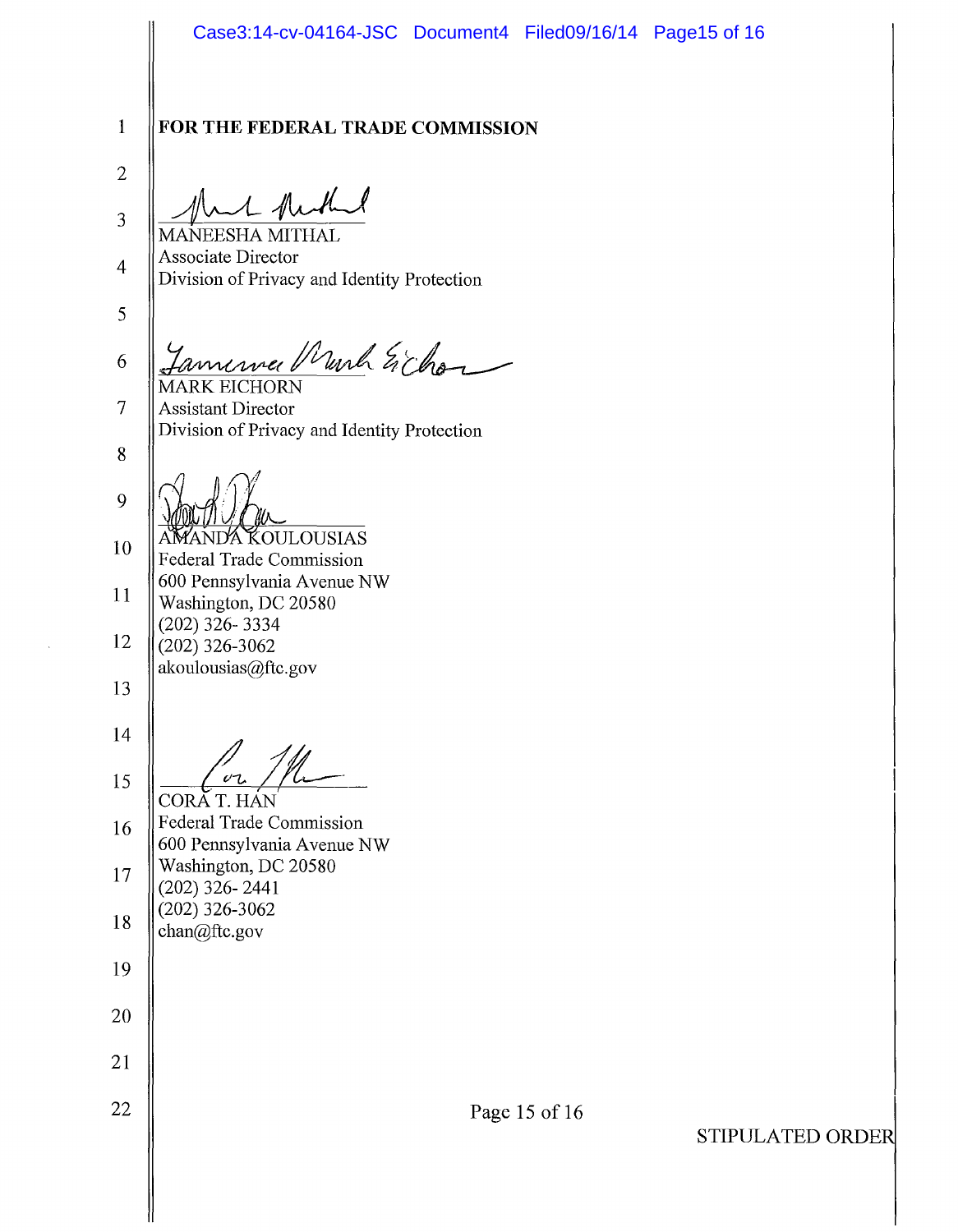|                | Case3:14-cv-04164-JSC Document4 Filed09/16/14 Page16 of 16                               |  |  |  |
|----------------|------------------------------------------------------------------------------------------|--|--|--|
| $\mathbf{1}$   | FOR DEFENDANT:                                                                           |  |  |  |
| $\overline{2}$ |                                                                                          |  |  |  |
| 3              |                                                                                          |  |  |  |
| $\overline{4}$ | Date: 12 MAy 20<br>LEWIS ROSE                                                            |  |  |  |
| 5              | <b>CHRISTOPHER LOEFFLER</b><br>Kelley Drye & Warren LLP<br>Washington Harbour, Suite 400 |  |  |  |
| 6              | 3050 K Street, NW<br>Washington, DC 20007                                                |  |  |  |
| $\overline{7}$ | Tel: (202) 342-8821 (Rose)<br>Tel: (202) 342-8429 (Loeffler)                             |  |  |  |
| 8              | Fax: (202) 342-8451<br>lrose@kelleydrye.com                                              |  |  |  |
| 9              | cloeffler@kelleydrye.com<br>Counsel for TinyCo, Inc.                                     |  |  |  |
| 10             |                                                                                          |  |  |  |
| 11             |                                                                                          |  |  |  |
| 12             | <b>DEFENDANT:</b>                                                                        |  |  |  |
| 13             |                                                                                          |  |  |  |
| 14             | ensen 1<br>Date: CS<br>Suleman Ali                                                       |  |  |  |
| 15             | As Chief Executive Officer of TinyCo, Inc.                                               |  |  |  |
| 16             |                                                                                          |  |  |  |
| 17             |                                                                                          |  |  |  |
| 18             |                                                                                          |  |  |  |
| 19             |                                                                                          |  |  |  |
| 20             |                                                                                          |  |  |  |
| 21             |                                                                                          |  |  |  |
| 22             |                                                                                          |  |  |  |
|                | Page 16 of 16<br>STIPULATED ORDEI                                                        |  |  |  |
|                |                                                                                          |  |  |  |

 $\parallel$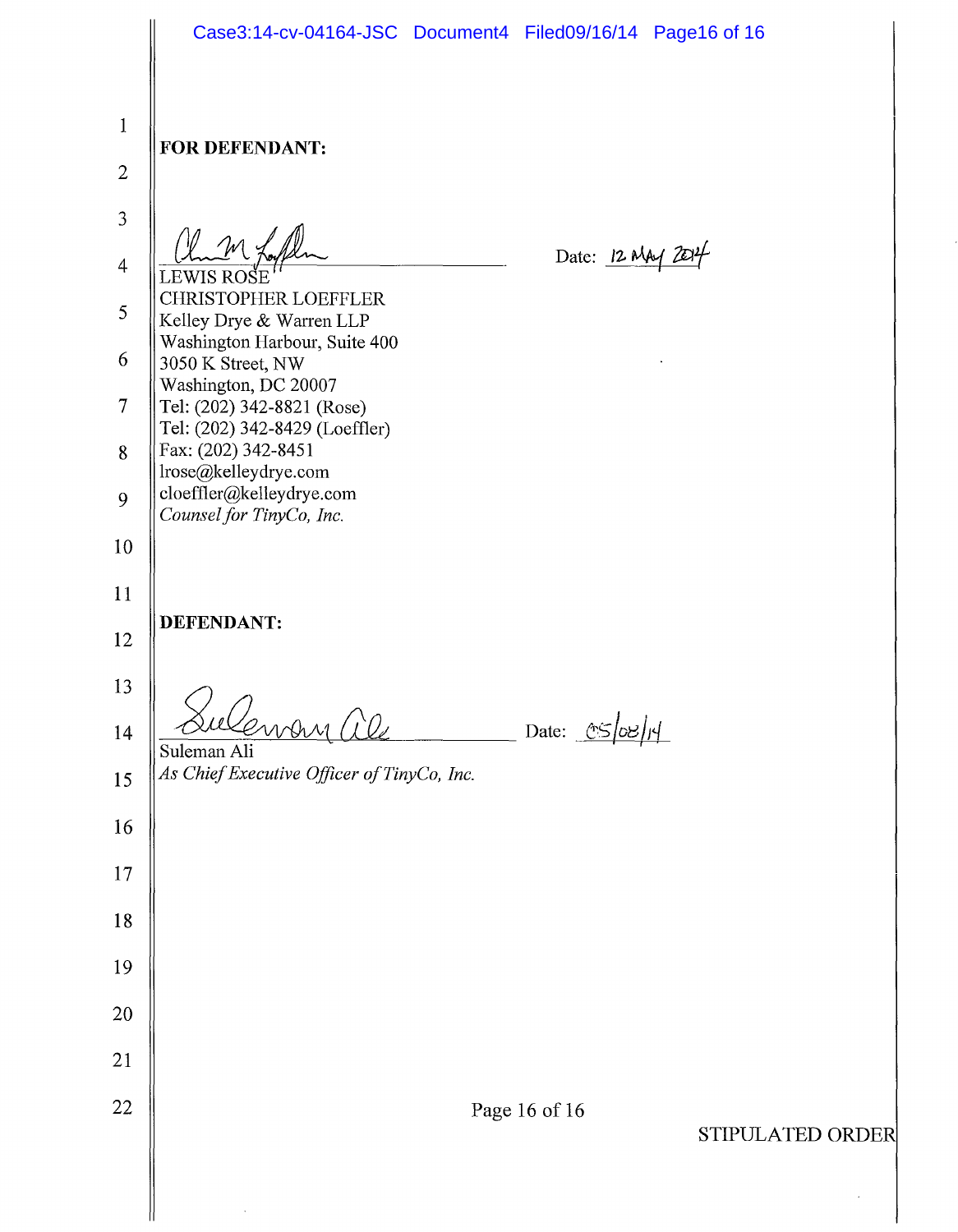## **List of Subjects in 16 CFR Part 312**

Children, Communications, Consumer protection, Electronic mail, Email, Internet, Online service, Privacy, Record retention, Safety, science and technology, Trade practices, Web site, Youth.

■ Accordingly, for the reasons stated above, the Federal Trade Commission revises part 312 of Title 16 of the Code of Federal Regulations to read as follows:

#### **PART 312—CHILDREN'S ONLINE PRIVACY PROTECTION RULE**

Sec.

- 312.1 Scope of regulations in this part.
- 312.2 Definitions.
- 312.3 Regulation of unfair or deceptive acts or practices in connection with the collection, use, and/or disclosure of personal information from and about children on the Internet.
- 312.4 Notice.
- 312.5 Parental consent.
- 312.6 Right of parent to review personal information provided by a child.
- 312.7 Prohibition against conditioning a child's participation on collection of personal information.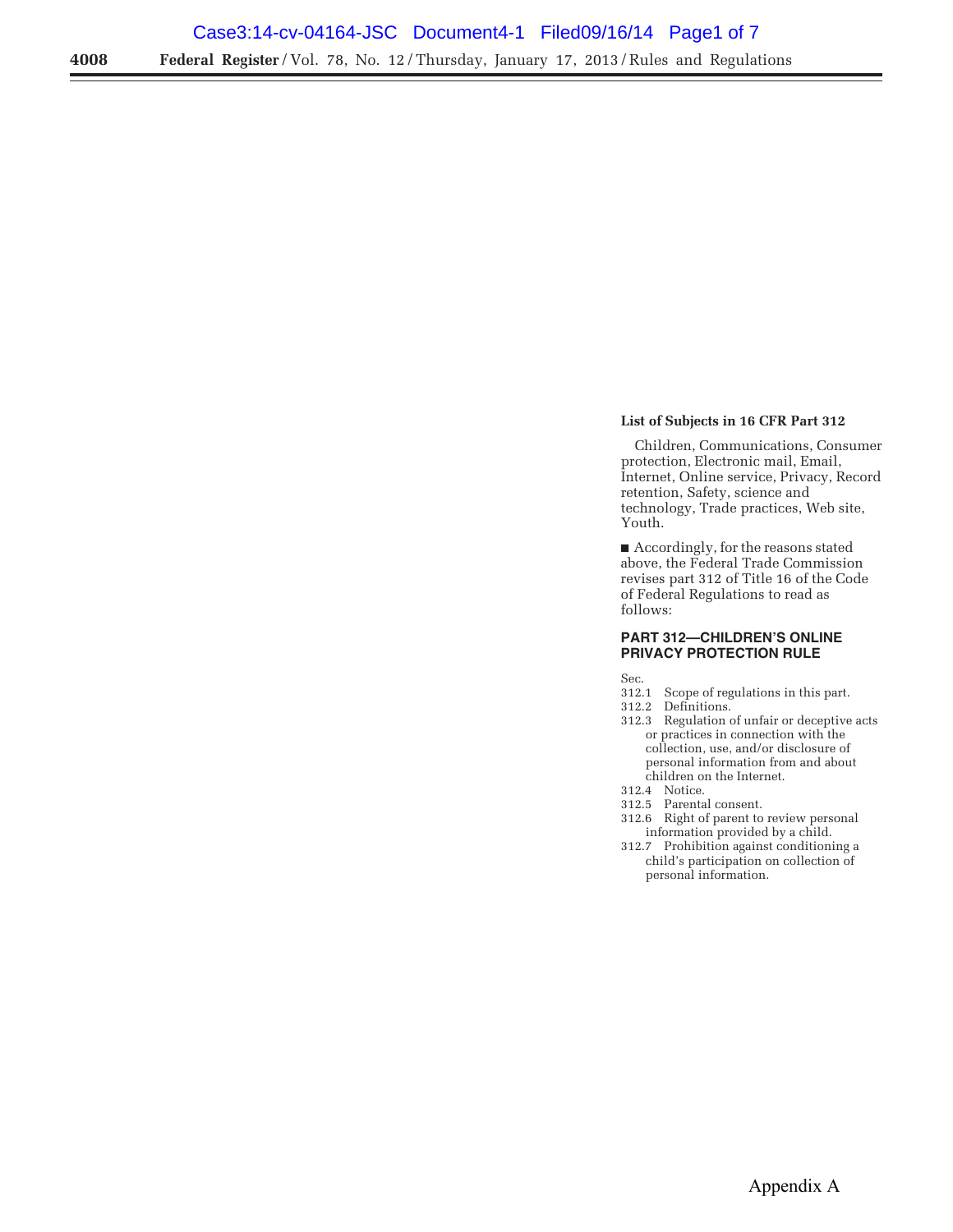**Federal Register** / Vol. 78, No. 12 / Thursday, January 17, 2013 / Rules and Regulations **4009** 

- 312.8 Confidentiality, security, and integrity of personal information collected from children.
- 312.9 Enforcement.
- 312.10 Data retention and deletion requirements.
- 312.11 Safe harbor programs.
- 312.12 Voluntary Commission Approval

Processes. 312.13 Severability.

**Authority:** 15 U.S.C. 6501–6508.

#### **§ 312.1 Scope of regulations in this part.**

This part implements the Children's Online Privacy Protection Act of 1998, (15 U.S.C. 6501, *et seq.,*) which prohibits unfair or deceptive acts or practices in connection with the collection, use, and/or disclosure of personal information from and about children on the Internet.

### **§ 312.2 Definitions.**

*Child* means an individual under the age of 13.

*Collects* or *collection* means the gathering of any personal information from a child by any means, including but not limited to:

(1) Requesting, prompting, or encouraging a child to submit personal information online;

(2) Enabling a child to make personal information publicly available in identifiable form. An operator shall not be considered to have collected personal information under this paragraph if it takes reasonable measures to delete all or virtually all personal information from a child's postings before they are made public and also to delete such information from its records; or

(3) Passive tracking of a child online.

*Commission* means the Federal Trade Commission.

*Delete* means to remove personal information such that it is not maintained in retrievable form and cannot be retrieved in the normal course of business.

*Disclose or disclosure* means, with respect to personal information:

(1) The release of personal information collected by an operator from a child in identifiable form for any purpose, except where an operator provides such information to a person who provides support for the internal operations of the Web site or online service; and

(2) Making personal information collected by an operator from a child publicly available in identifiable form by any means, including but not limited to a public posting through the Internet, or through a personal home page or screen posted on a Web site or online service; a pen pal service; an electronic mail service; a message board; or a chat room.

*Federal agency* means an agency, as that term is defined in Section 551(1) of title 5, United States Code.

*Internet* means collectively the myriad of computer and telecommunications facilities, including equipment and operating software, which comprise the interconnected world-wide network of networks that employ the Transmission Control Protocol/Internet Protocol, or any predecessor or successor protocols to such protocol, to communicate information of all kinds by wire, radio, or other methods of transmission.

*Obtaining verifiable consent* means making any reasonable effort (taking into consideration available technology) to ensure that before personal information is collected from a child, a parent of the child:

(1) Receives notice of the operator's personal information collection, use, and disclosure practices; and

(2) Authorizes any collection, use, and/or disclosure of the personal information.

*Online contact information* means an email address or any other substantially similar identifier that permits direct contact with a person online, including but not limited to, an instant messaging user identifier, a voice over internet protocol (VOIP) identifier, or a video chat user identifier.

*Operator* means any person who operates a Web site located on the Internet or an online service and who collects or maintains personal information from or about the users of or visitors to such Web site or online service, or on whose behalf such information is collected or maintained, or offers products or services for sale through that Web site or online service, where such Web site or online service is operated for commercial purposes involving commerce among the several States or with 1 or more foreign nations; in any territory of the United States or in the District of Columbia, or between any such territory and another such territory or any State or foreign nation; or between the District of Columbia and any State, territory, or foreign nation. This definition does not include any nonprofit entity that would otherwise be exempt from coverage under Section 5 of the Federal Trade Commission Act (15 U.S.C. 45). Personal information is *collected or maintained on behalf of* an operator when:

(1) It is collected or maintained by an agent or service provider of the operator; or

(2) The operator benefits by allowing another person to collect personal information directly from users of such Web site or online service.

*Parent* includes a legal guardian. *Person* means any individual, partnership, corporation, trust, estate, cooperative, association, or other entity.

*Personal information* means individually identifiable information about an individual collected online, including:

(1) A first and last name;

(2) A home or other physical address including street name and name of a city or town;

(3) Online contact information as defined in this section;

(4) A screen or user name where it functions in the same manner as online contact information, as defined in this section;

(5) A telephone number;

(6) A Social Security number; (7) A persistent identifier that can be used to recognize a user over time and across different Web sites or online services. Such persistent identifier includes, but is not limited to, a customer number held in a cookie, an Internet Protocol (IP) address, a processor or device serial number, or unique device identifier;

(8) A photograph, video, or audio file where such file contains a child's image or voice;

(9) Geolocation information sufficient to identify street name and name of a city or town; or

(10) Information concerning the child or the parents of that child that the operator collects online from the child and combines with an identifier described in this definition.

*Release of personal information*  means the sharing, selling, renting, or transfer of personal information to any third party.

*Support for the internal operations of the Web site or online service means:* 

(1) Those activities necessary to:

(i) Maintain or analyze the functioning of the Web site or online service;

(ii) Perform network communications; (iii) Authenticate users of, or personalize the content on, the Web site or online service;

(iv) Serve contextual advertising on the Web site or online service or cap the frequency of advertising;

(v) Protect the security or integrity of the user, Web site, or online service;

(vi) Ensure legal or regulatory compliance; or

(vii) Fulfill a request of a child as permitted by § 312.5(c)(3) and (4);

(2) So long as The information collected for the activities listed in paragraphs (1)(i)–(vii) of this definition is not used or disclosed to contact a specific individual, including through behavioral advertising, to amass a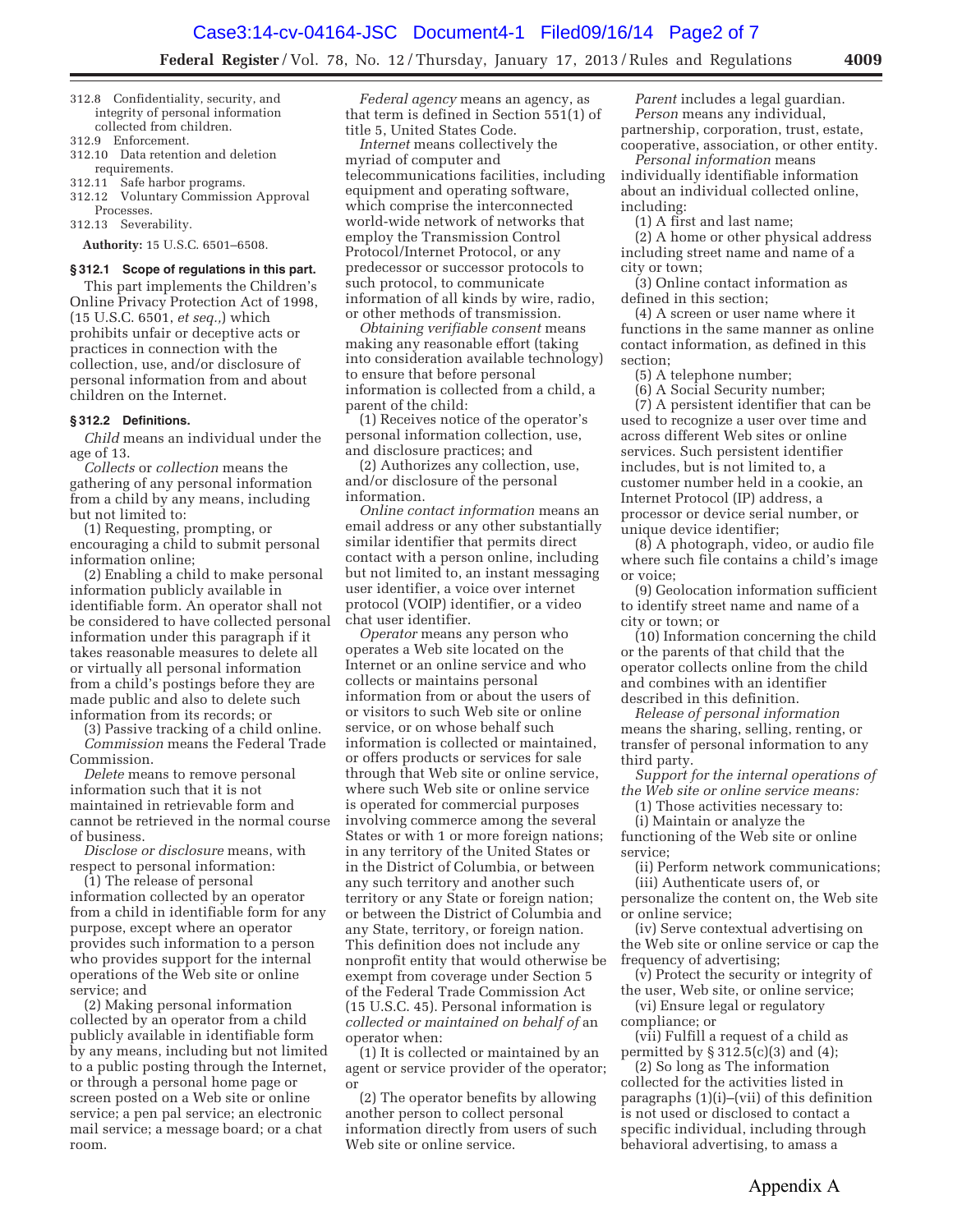profile on a specific individual, or for any other purpose.

*Third party* means any person who is not:

(1) An operator with respect to the collection or maintenance of personal information on the Web site or online service; or

(2) A person who provides support for the internal operations of the Web site or online service and who does not use or disclose information protected under this part for any other purpose.

*Web site or online service directed to children* means a commercial Web site or online service, or portion thereof, that is targeted to children.

(1) In determining whether a Web site or online service, or a portion thereof, is directed to children, the Commission will consider its subject matter, visual content, use of animated characters or child-oriented activities and incentives, music or other audio content, age of models, presence of child celebrities or celebrities who appeal to children, language or other characteristics of the Web site or online service, as well as whether advertising promoting or appearing on the Web site or online service is directed to children. The Commission will also consider competent and reliable empirical evidence regarding audience composition, and evidence regarding the intended audience.

(2) A Web site or online service shall be deemed directed to children when it has actual knowledge that it is collecting personal information directly from users of another Web site or online service directed to children.

(3) A Web site or online service that is directed to children under the criteria set forth in paragraph (1) of this definition, but that does not target children as its primary audience, shall not be deemed directed to children if it:

(i) Does not collect personal information from any visitor prior to collecting age information; and

(ii) Prevents the collection, use, or disclosure of personal information from visitors who identify themselves as under age 13 without first complying with the notice and parental consent provisions of this part.

(4) A Web site or online service shall not be deemed directed to children solely because it refers or links to a commercial Web site or online service directed to children by using information location tools, including a directory, index, reference, pointer, or hypertext link.

#### **§ 312.3 Regulation of unfair or deceptive acts or practices in connection with the collection, use, and/or disclosure of personal information from and about children on the Internet.**

*General requirements.* It shall be unlawful for any operator of a Web site or online service directed to children, or any operator that has actual knowledge that it is collecting or maintaining personal information from a child, to collect personal information from a child in a manner that violates the regulations prescribed under this part. Generally, under this part, an operator must:

(a) Provide notice on the Web site or online service of what information it collects from children, how it uses such information, and its disclosure practices for such information (§ 312.4(b));

(b) Obtain verifiable parental consent prior to any collection, use, and/or disclosure of personal information from children (§ 312.5);

(c) Provide a reasonable means for a parent to review the personal information collected from a child and to refuse to permit its further use or maintenance (§ 312.6);

(d) Not condition a child's participation in a game, the offering of a prize, or another activity on the child disclosing more personal information than is reasonably necessary to participate in such activity (§ 312.7); and

(e) Establish and maintain reasonable procedures to protect the confidentiality, security, and integrity of personal information collected from children (§ 312.8).

#### **§ 312.4 Notice.**

(a) *General principles of notice.* It shall be the obligation of the operator to provide notice and obtain verifiable parental consent prior to collecting, using, or disclosing personal information from children. Such notice must be clearly and understandably written, complete, and must contain no unrelated, confusing, or contradictory materials.

(b) *Direct notice to the parent.* An operator must make reasonable efforts, taking into account available technology, to ensure that a parent of a child receives direct notice of the operator's practices with regard to the collection, use, or disclosure of personal information from children, including notice of any material change in the collection, use, or disclosure practices to which the parent has previously consented.

(c) *Content of the direct notice to the parent—*(1) *Content of the direct notice to the parent under § 312.5(c)(1) (Notice*  *to Obtain Parent's Affirmative Consent to the Collection, Use, or Disclosure of a Child's Personal Information)*. This direct notice shall set forth:

(i) That the operator has collected the parent's online contact information from the child, and, if such is the case, the name of the child or the parent, in order to obtain the parent's consent;

(ii) That the parent's consent is required for the collection, use, or disclosure of such information, and that the operator will not collect, use, or disclose any personal information from the child if the parent does not provide such consent;

(iii) The additional items of personal information the operator intends to collect from the child, or the potential opportunities for the disclosure of personal information, should the parent provide consent;

(iv) A hyperlink to the operator's online notice of its information practices required under paragraph (d) of this section;

(v) The means by which the parent can provide verifiable consent to the collection, use, and disclosure of the information; and

(vi) That if the parent does not provide consent within a reasonable time from the date the direct notice was sent, the operator will delete the parent's online contact information from its records.

(2) *Content of the direct notice to the parent under* § *312.5(c)(2) (Voluntary Notice to Parent of a Child's Online Activities Not Involving the Collection, Use or Disclosure of Personal Information).* Where an operator chooses to notify a parent of a child's participation in a Web site or online service, and where such site or service does not collect any personal information other than the parent's online contact information, the direct notice shall set forth:

(i) That the operator has collected the parent's online contact information from the child in order to provide notice to, and subsequently update the parent about, a child's participation in a Web site or online service that does not otherwise collect, use, or disclose children's personal information;

(ii) That the parent's online contact information will not be used or disclosed for any other purpose;

(iii) That the parent may refuse to permit the child's participation in the Web site or online service and may require the deletion of the parent's online contact information, and how the parent can do so; and

(iv) A hyperlink to the operator's online notice of its information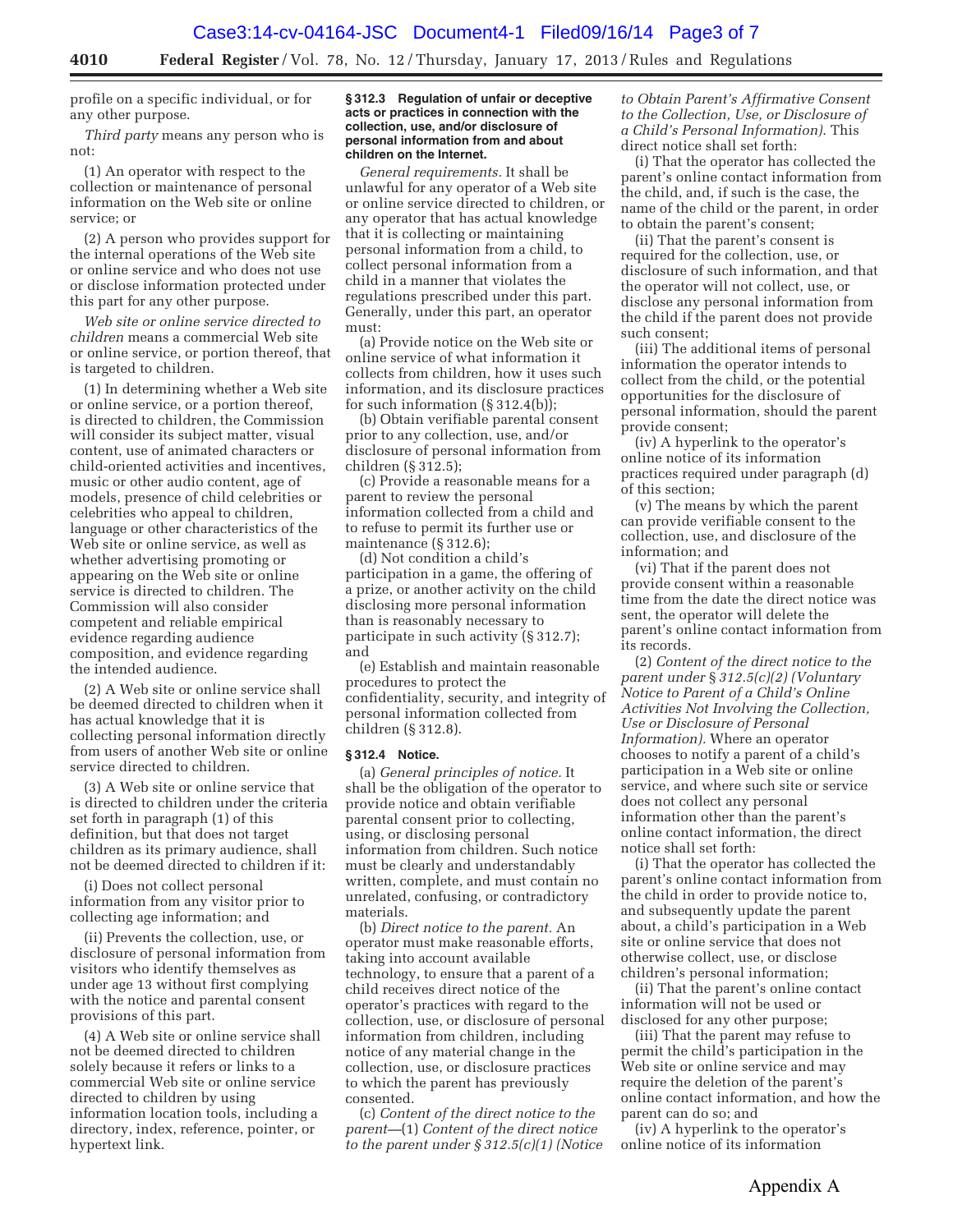practices required under paragraph (d) of this section.

(3) *Content of the direct notice to the parent under* § *312.5(c)(4) (Notice to a Parent of Operator's Intent to Communicate with the Child Multiple Times).* This direct notice shall set forth:

(i) That the operator has collected the child's online contact information from the child in order to provide multiple online communications to the child;

(ii) That the operator has collected the parent's online contact information from the child in order to notify the parent that the child has registered to receive multiple online communications from the operator;

(iii) That the online contact information collected from the child will not be used for any other purpose, disclosed, or combined with any other information collected from the child;

(iv) That the parent may refuse to permit further contact with the child and require the deletion of the parent's and child's online contact information, and how the parent can do so;

(v) That if the parent fails to respond to this direct notice, the operator may use the online contact information collected from the child for the purpose stated in the direct notice; and

(vi) A hyperlink to the operator's online notice of its information practices required under paragraph (d) of this section.

(4) *Content of the direct notice to the parent required under § 312.5(c)(5) (Notice to a Parent In Order to Protect a Child's Safety).* This direct notice shall set forth:

(i) That the operator has collected the name and the online contact information of the child and the parent in order to protect the safety of a child;

(ii) That the information will not be used or disclosed for any purpose unrelated to the child's safety;

(iii) That the parent may refuse to permit the use, and require the deletion, of the information collected, and how the parent can do so;

(iv) That if the parent fails to respond to this direct notice, the operator may use the information for the purpose stated in the direct notice; and

(v) A hyperlink to the operator's online notice of its information practices required under paragraph (d) of this section.

(d) *Notice on the Web site or online service.* In addition to the direct notice to the parent, an operator must post a prominent and clearly labeled link to an online notice of its information practices with regard to children on the home or landing page or screen of its Web site or online service, *and,* at each area of the Web site or online service

where personal information is collected from children. The link must be in close proximity to the requests for information in each such area. An operator of a general audience Web site or online service that has a separate children's area must post a link to a notice of its information practices with regard to children on the home or landing page or screen of the children's area. To be complete, the online notice of the Web site or online service's information practices must state the following:

(1) The name, address, telephone number, and email address of all operators collecting or maintaining personal information from children through the Web site or online service. *Provided that:* The operators of a Web site or online service may list the name, address, phone number, and email address of one operator who will respond to all inquiries from parents concerning the operators' privacy policies and use of children's information, as long as the names of all the operators collecting or maintaining personal information from children through the Web site or online service are also listed in the notice;

(2) A description of what information the operator collects from children, including whether the Web site or online service enables a child to make personal information publicly available; how the operator uses such information; and, the operator's disclosure practices for such information; and

(3) That the parent can review or have deleted the child's personal information, and refuse to permit further collection or use of the child's information, and state the procedures for doing so.

#### **§ 312.5 Parental consent.**

(a) *General requirements.* (1) An operator is required to obtain verifiable parental consent before any collection, use, or disclosure of personal information from children, including consent to any material change in the collection, use, or disclosure practices to which the parent has previously consented.

(2) An operator must give the parent the option to consent to the collection and use of the child's personal information without consenting to disclosure of his or her personal information to third parties.

(b) *Methods for verifiable parental consent.* (1) An operator must make reasonable efforts to obtain verifiable parental consent, taking into consideration available technology. Any method to obtain verifiable parental consent must be reasonably calculated,

in light of available technology, to ensure that the person providing consent is the child's parent. (2) Existing methods to obtain verifiable parental consent that satisfy the requirements of this paragraph include:

(i) Providing a consent form to be signed by the parent and returned to the operator by postal mail, facsimile, or electronic scan;

(ii) Requiring a parent, in connection with a monetary transaction, to use a credit card, debit card, or other online payment system that provides notification of each discrete transaction to the primary account holder;

(iii) Having a parent call a toll-free telephone number staffed by trained personnel;

(iv) Having a parent connect to trained personnel via video-conference;

(v) Verifying a parent's identity by checking a form of government-issued identification against databases of such information, where the parent's identification is deleted by the operator from its records promptly after such verification is complete; or

(vi) *Provided that,* an operator that does not ''disclose'' (as defined by § 312.2) children's personal information, may use an email coupled with additional steps to provide assurances that the person providing the consent is the parent. Such additional steps include: Sending a confirmatory email to the parent following receipt of consent, or obtaining a postal address or telephone number from the parent and confirming the parent's consent by letter or telephone call. An operator that uses this method must provide notice that the parent can revoke any consent given in response to the earlier email.

(3) *Safe harbor approval of parental consent methods.* A safe harbor program approved by the Commission under § 312.11 may approve its member operators' use of a parental consent method not currently enumerated in paragraph (b)(2) of this section where the safe harbor program determines that such parental consent method meets the requirements of paragraph (b)(1) of this section.

(c) *Exceptions to prior parental consent.* Verifiable parental consent is required prior to any collection, use, or disclosure of personal information from a child *except* as set forth in this paragraph:

(1) Where the sole purpose of collecting the name or online contact information of the parent or child is to provide notice and obtain parental consent under  $\S 312.4(c)(1)$ . If the operator has not obtained parental consent after a reasonable time from the date of the information collection, the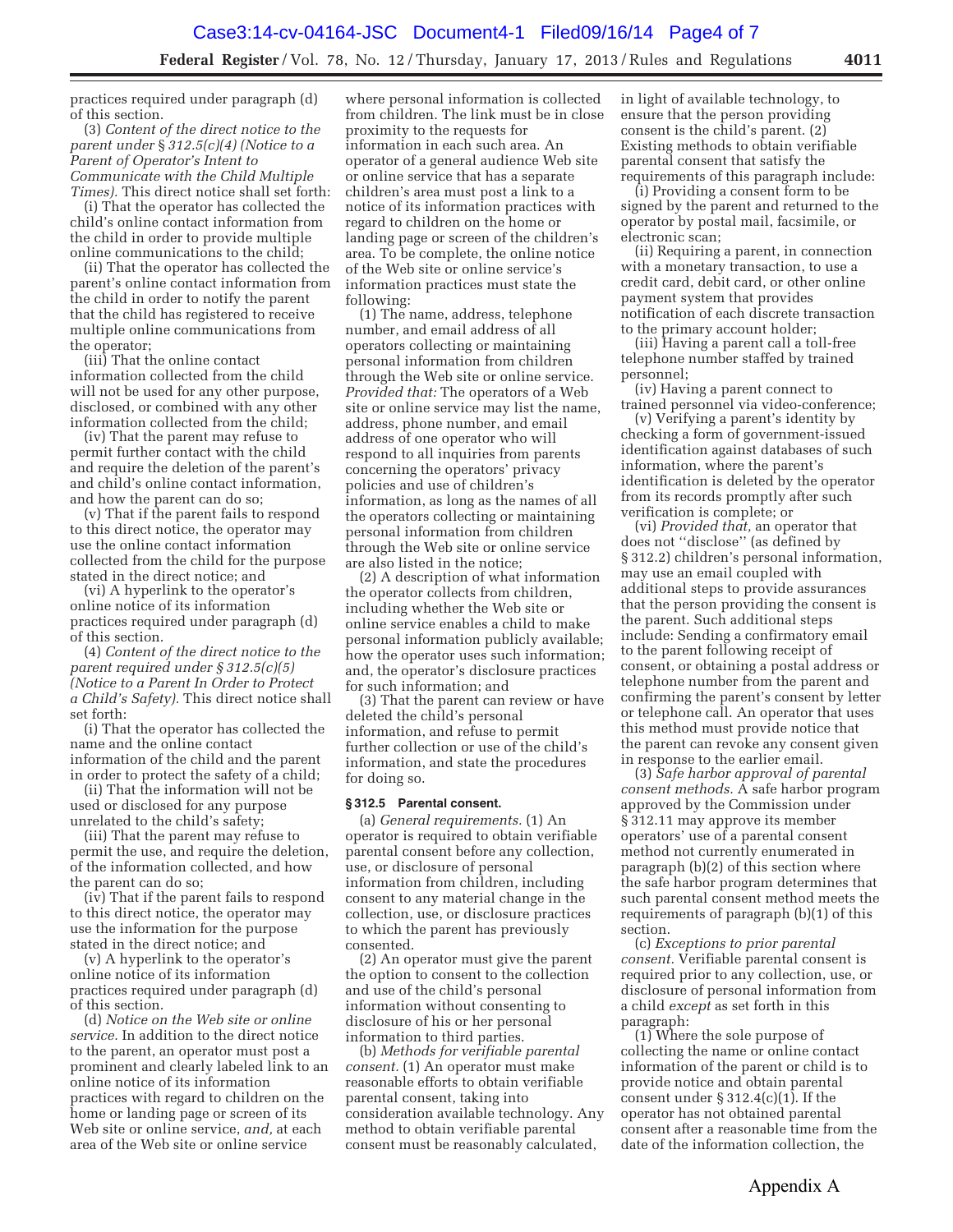**4012 Federal Register** / Vol. 78, No. 12 / Thursday, January 17, 2013 / Rules and Regulations

operator must delete such information from its records;

(2) Where the purpose of collecting a parent's online contact information is to provide voluntary notice to, and subsequently update the parent about, the child's participation in a Web site or online service that does not otherwise collect, use, or disclose children's personal information. In such cases, the parent's online contact information may not be used or disclosed for any other purpose. In such cases, the operator must make reasonable efforts, taking into consideration available technology, to ensure that the parent receives notice as described in  $\S 312.4(c)(2);$ 

(3) Where the sole purpose of collecting online contact information from a child is to respond directly on a one-time basis to a specific request from the child, and where such information is not used to re-contact the child or for any other purpose, is not disclosed, and is deleted by the operator from its records promptly after responding to the child's request;

(4) Where the purpose of collecting a child's and a parent's online contact information is to respond directly more than once to the child's specific request, and where such information is not used for any other purpose, disclosed, or combined with any other information collected from the child. In such cases, the operator must make reasonable efforts, taking into consideration available technology, to ensure that the parent receives notice as described in § 312.4(c)(3). An operator will not be deemed to have made reasonable efforts to ensure that a parent receives notice where the notice to the parent was unable to be delivered;

(5) Where the purpose of collecting a child's and a parent's name and online contact information, is to protect the safety of a child, and where such information is not used or disclosed for any purpose unrelated to the child's safety. In such cases, the operator must make reasonable efforts, taking into consideration available technology, to provide a parent with notice as described in  $\S 312.4(c)(4);$ 

(6) Where the purpose of collecting a child's name and online contact information is to:

(i) Protect the security or integrity of its Web site or online service;

(ii) Take precautions against liability;

(iii) Respond to judicial process; or

(iv) To the extent permitted under other provisions of law, to provide information to law enforcement agencies or for an investigation on a matter related to public safety; and where such information is not be used for any other purpose;

(7) Where an operator collects a persistent identifier and no other personal information and such identifier is used for the sole purpose of providing support for the internal operations of the Web site or online service. In such case, there also shall be no obligation to provide notice under § 312.4; or

(8) Where an operator covered under paragraph (2) of the definition of *Web site or online service directed to children* in § 312.2 collects a persistent identifier and no other personal information from a user who affirmatively interacts with the operator and whose previous registration with that operator indicates that such user is not a child. In such case, there also shall be no obligation to provide notice under § 312.4.

#### **§ 312.6 Right of parent to review personal information provided by a child.**

(a) Upon request of a parent whose child has provided personal information to a Web site or online service, the operator of that Web site or online service is required to provide to that parent the following:

(1) A description of the specific types or categories of personal information collected from children by the operator, such as name, address, telephone number, email address, hobbies, and extracurricular activities;

(2) The opportunity at any time to refuse to permit the operator's further use or future online collection of personal information from that child, and to direct the operator to delete the child's personal information; and

(3) Notwithstanding any other provision of law, a means of reviewing any personal information collected from the child. The means employed by the operator to carry out this provision must:

(i) Ensure that the requestor is a parent of that child, taking into account available technology; and

(ii) Not be unduly burdensome to the parent.

(b) Neither an operator nor the operator's agent shall be held liable under any Federal or State law for any disclosure made in good faith and following reasonable procedures in responding to a request for disclosure of personal information under this section.

(c) Subject to the limitations set forth in § 312.7, an operator may terminate any service provided to a child whose parent has refused, under paragraph (a)(2) of this section, to permit the operator's further use or collection of personal information from his or her child or has directed the operator to delete the child's personal information.

#### **§ 312.7 Prohibition against conditioning a child's participation on collection of personal information.**

An operator is prohibited from conditioning a child's participation in a game, the offering of a prize, or another activity on the child's disclosing more personal information than is reasonably necessary to participate in such activity.

#### **§ 312.8 Confidentiality, security, and integrity of personal information collected from children.**

The operator must establish and maintain reasonable procedures to protect the confidentiality, security, and integrity of personal information collected from children. The operator must also take reasonable steps to release children's personal information only to service providers and third parties who are capable of maintaining the confidentiality, security and integrity of such information, and who provide assurances that they will maintain the information in such a manner.

### **§ 312.9 Enforcement.**

Subject to sections 6503 and 6505 of the Children's Online Privacy Protection Act of 1998, a violation of a regulation prescribed under section 6502 (a) of this Act shall be treated as a violation of a rule defining an unfair or deceptive act or practice prescribed under section 18(a)(1)(B) of the Federal Trade Commission Act (15 U.S.C. 57a(a)(1)(B)).

#### **§ 312.10 Data retention and deletion requirements.**

An operator of a Web site or online service shall retain personal information collected online from a child for only as long as is reasonably necessary to fulfill the purpose for which the information was collected. The operator must delete such information using reasonable measures to protect against unauthorized access to, or use of, the information in connection with its deletion.

#### **§ 312.11 Safe harbor programs.**

(a) *In general.* Industry groups or other persons may apply to the Commission for approval of selfregulatory program guidelines (''safe harbor programs''). The application shall be filed with the Commission's Office of the Secretary. The Commission will publish in the **Federal Register** a document seeking public comment on the application. The Commission shall issue a written determination within 180 days of the filing of the application.

(b) *Criteria for approval of selfregulatory program guidelines.* Proposed safe harbor programs must demonstrate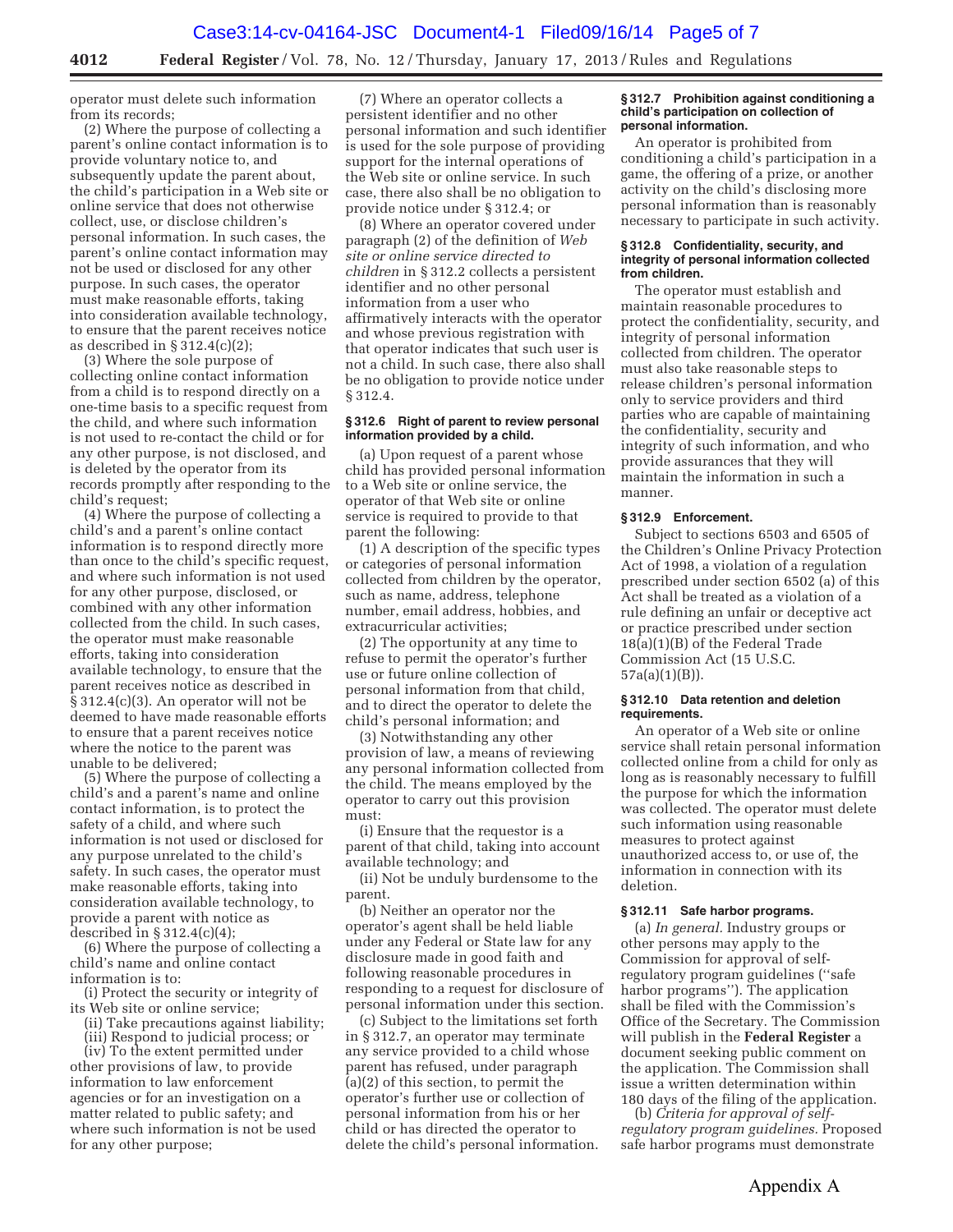that they meet the following performance standards:

(1) Program requirements that ensure operators subject to the self-regulatory program guidelines (''subject operators'') provide substantially the same or greater protections for children as those contained in §§ 312.2 through 312.8, and 312.10.

(2) An effective, mandatory mechanism for the independent assessment of subject operators' compliance with the self-regulatory program guidelines. At a minimum, this mechanism must include a comprehensive review by the safe harbor program, to be conducted not less than annually, of each subject operator's information policies, practices, and representations. The assessment mechanism required under this paragraph can be provided by an independent enforcement program, such as a seal program.

(3) Disciplinary actions for subject operators' non-compliance with selfregulatory program guidelines. This performance standard may be satisfied by:

(i) Mandatory, public reporting of any action taken against subject operators by the industry group issuing the selfregulatory guidelines;

(ii) Consumer redress;

(iii) Voluntary payments to the United States Treasury in connection with an industry-directed program for violators of the self-regulatory guidelines;

(iv) Referral to the Commission of operators who engage in a pattern or practice of violating the self-regulatory guidelines; or

(v) Any other equally effective action. (c) *Request for Commission approval of self-regulatory program guidelines.* A proposed safe harbor program's request for approval shall be accompanied by the following:

(1) A detailed explanation of the applicant's business model, and the technological capabilities and mechanisms that will be used for initial and continuing assessment of subject operators' fitness for membership in the safe harbor program;

(2) A copy of the full text of the guidelines for which approval is sought and any accompanying commentary;

(3) A comparison of each provision of §§ 312.2 through 312.8, and 312.10 with the corresponding provisions of the guidelines; and

(4) A statement explaining:

(i) How the self-regulatory program guidelines, including the applicable assessment mechanisms, meet the requirements of this part; and

(ii) How the assessment mechanisms and compliance consequences required under paragraphs (b)(2) and (b)(3) provide effective enforcement of the requirements of this part.

(d) *Reporting and recordkeeping requirements.* Approved safe harbor programs shall:

 $(1)$  By July 1, 2014, and annually thereafter, submit a report to the Commission containing, at a minimum, an aggregated summary of the results of the independent assessments conducted under paragraph (b)(2) of this section, a description of any disciplinary action taken against any subject operator under paragraph (b)(3) of this section, and a description of any approvals of member operators' use of a parental consent mechanism, pursuant to § 312.5(b)(4);

(2) Promptly respond to Commission requests for additional information; and

(3) Maintain for a period not less than three years, and upon request make available to the Commission for inspection and copying:

(i) Consumer complaints alleging violations of the guidelines by subject operators;

(ii) Records of disciplinary actions taken against subject operators; and

(iii) Results of the independent assessments of subject operators' compliance required under paragraph (b)(2) of this section.

(e) *Post-approval modifications to self-regulatory program guidelines.*  Approved safe harbor programs must submit proposed changes to their guidelines for review and approval by the Commission in the manner required for initial approval of guidelines under paragraph (c)(2) of this section. The statement required under paragraph (c)(4) of this section must describe how the proposed changes affect existing provisions of the guidelines.

(f) *Revocation of approval of selfregulatory program guidelines.* The Commission reserves the right to revoke any approval granted under this section if at any time it determines that the approved self-regulatory program guidelines or their implementation do not meet the requirements of this part. Safe harbor programs that were approved prior to the publication of the Final Rule amendments must, by March 1, 2013, submit proposed modifications to their guidelines that would bring them into compliance with such amendments, or their approval shall be revoked.

(g) *Operators' participation in a safe harbor program.* An operator will be deemed to be in compliance with the requirements of §§ 312.2 through 312.8, and 312.10 if that operator complies with Commission-approved safe harbor program guidelines. In considering whether to initiate an investigation or

bring an enforcement action against a subject operator for violations of this part, the Commission will take into account the history of the subject operator's participation in the safe harbor program, whether the subject operator has taken action to remedy such non-compliance, and whether the operator's non-compliance resulted in any one of the disciplinary actions set forth in paragraph (b)(3).

#### **§ 312.12 Voluntary Commission Approval Processes.**

(a) *Parental consent methods.* An interested party may file a written request for Commission approval of parental consent methods not currently enumerated in § 312.5(b). To be considered for approval, a party must provide a detailed description of the proposed parental consent methods, together with an analysis of how the methods meet § 312.5(b)(1). The request shall be filed with the Commission's Office of the Secretary. The Commission will publish in the **Federal Register** a document seeking public comment on the request. The Commission shall issue a written determination within 120 days of the filing of the request; and

(b) *Support for internal operations of the Web site or online service.* An interested party may file a written request for Commission approval of additional activities to be included within the definition of support for internal operations. To be considered for approval, a party must provide a detailed justification why such activities should be deemed support for internal operations, and an analysis of their potential effects on children's online privacy. The request shall be filed with the Commission's Office of the Secretary. The Commission will publish in the **Federal Register** a document seeking public comment on the request. The Commission shall issue a written determination within 120 days of the filing of the request.

### **§ 312.13 Severability.**

The provisions of this part are separate and severable from one another. If any provision is stayed or determined to be invalid, it is the Commission's intention that the remaining provisions shall continue in effect.